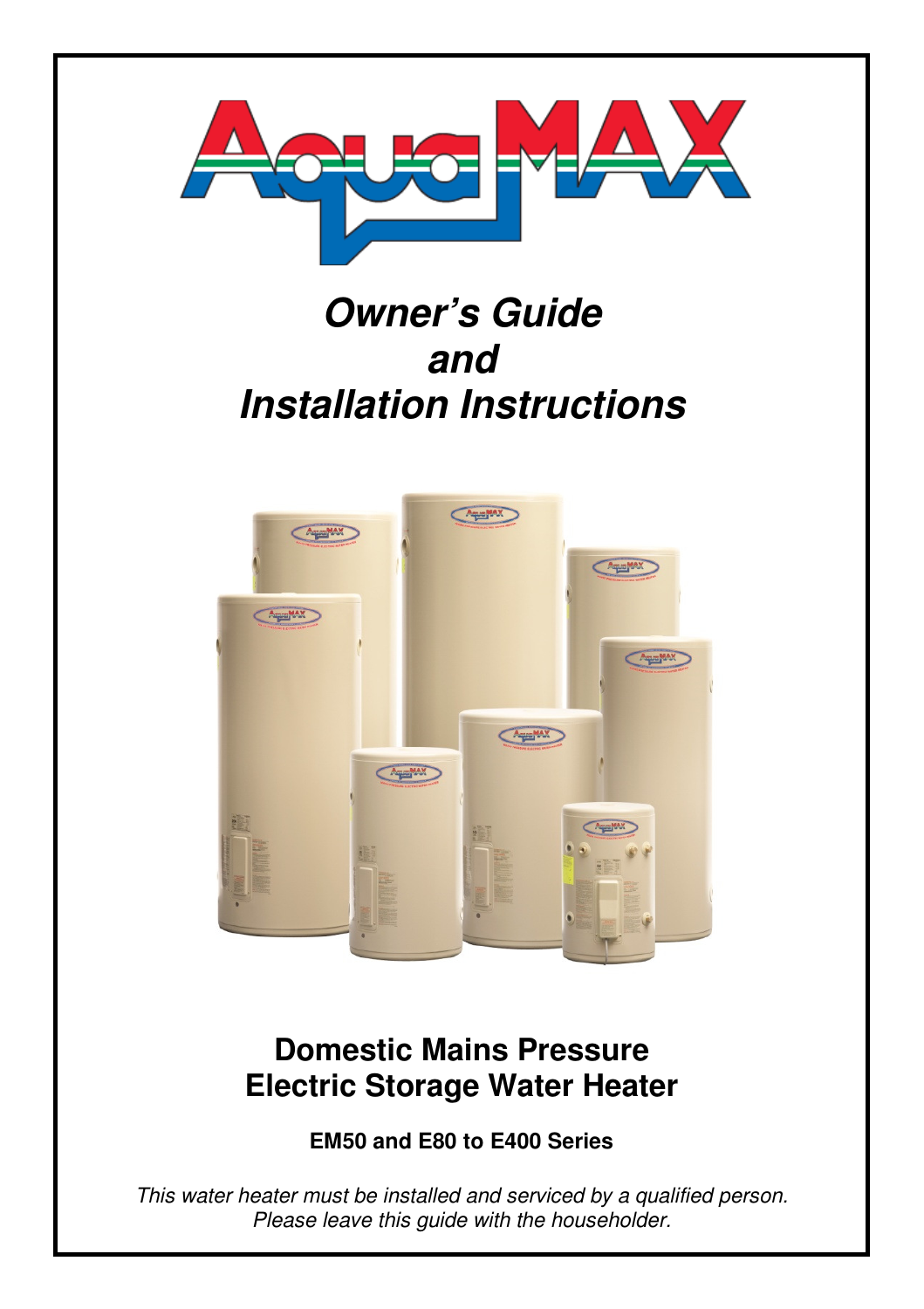*A* Warning: Upon completion of the installation and commissioning of the water heater, leave this quide with the householder or responsible officer.

**DO NOT** leave this quide inside the cover of the water heater, as it may interfere with the safe operation of the water heater or ignite when the water heater is turned on.

#### **Patents**

This water heater may be protected by one or more patents or registered designs in the name of Aquamax Australia Pty Ltd.

## **Trademarks**

® Registered trademark of Aquamax Australia Pty Ltd. <sup>™</sup> Trademark of Aquamax Australia Pty Ltd.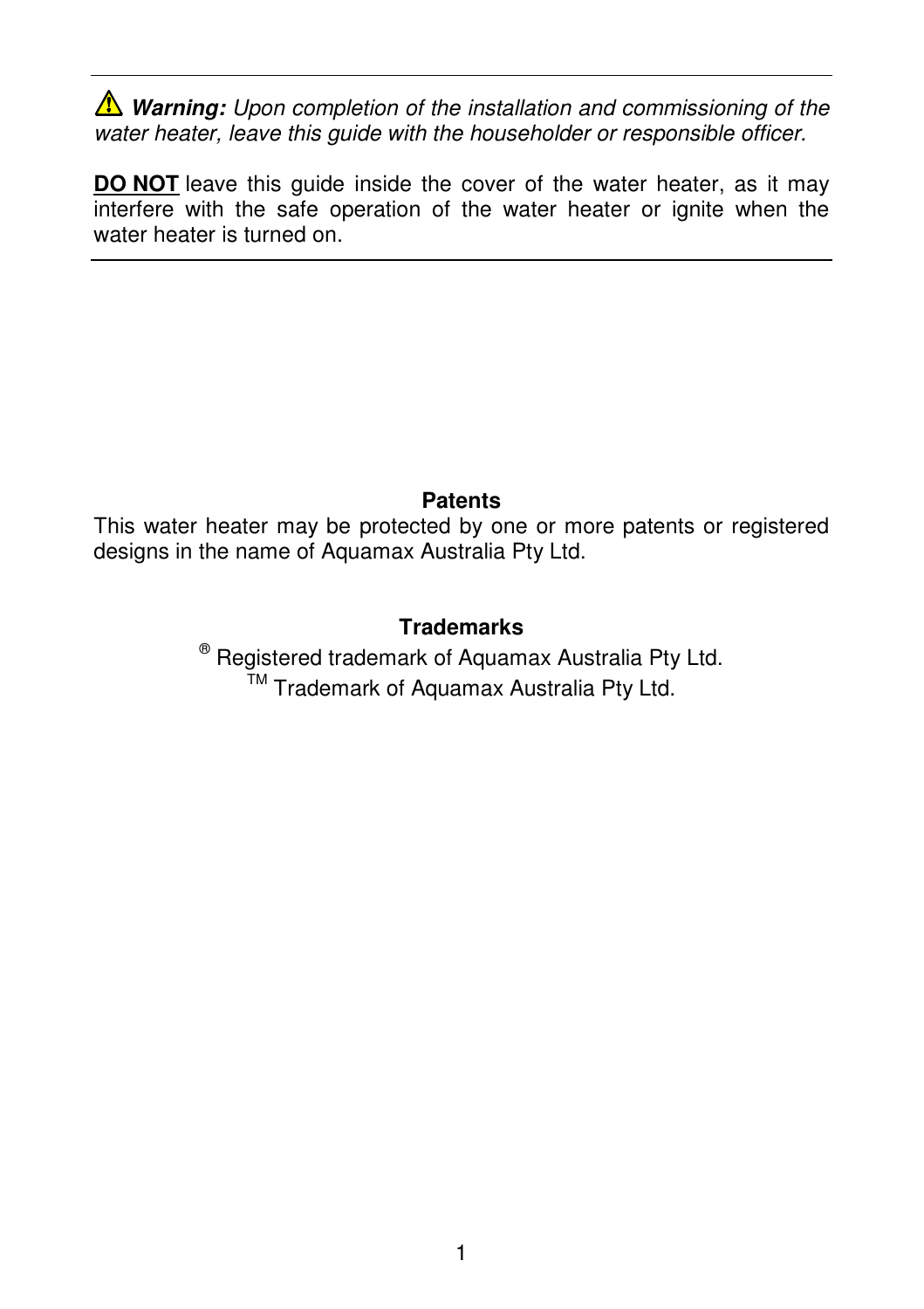# **CONTENTS**

Householder: Read the section "About Your Water Heater" (pages 3 to 16). The "Installation" section is intended for the installer but may be of interest.

| Two Temperature Zones Using a Temperature Limiting Device 23 |  |
|--------------------------------------------------------------|--|
|                                                              |  |
|                                                              |  |
|                                                              |  |
|                                                              |  |
|                                                              |  |
|                                                              |  |
|                                                              |  |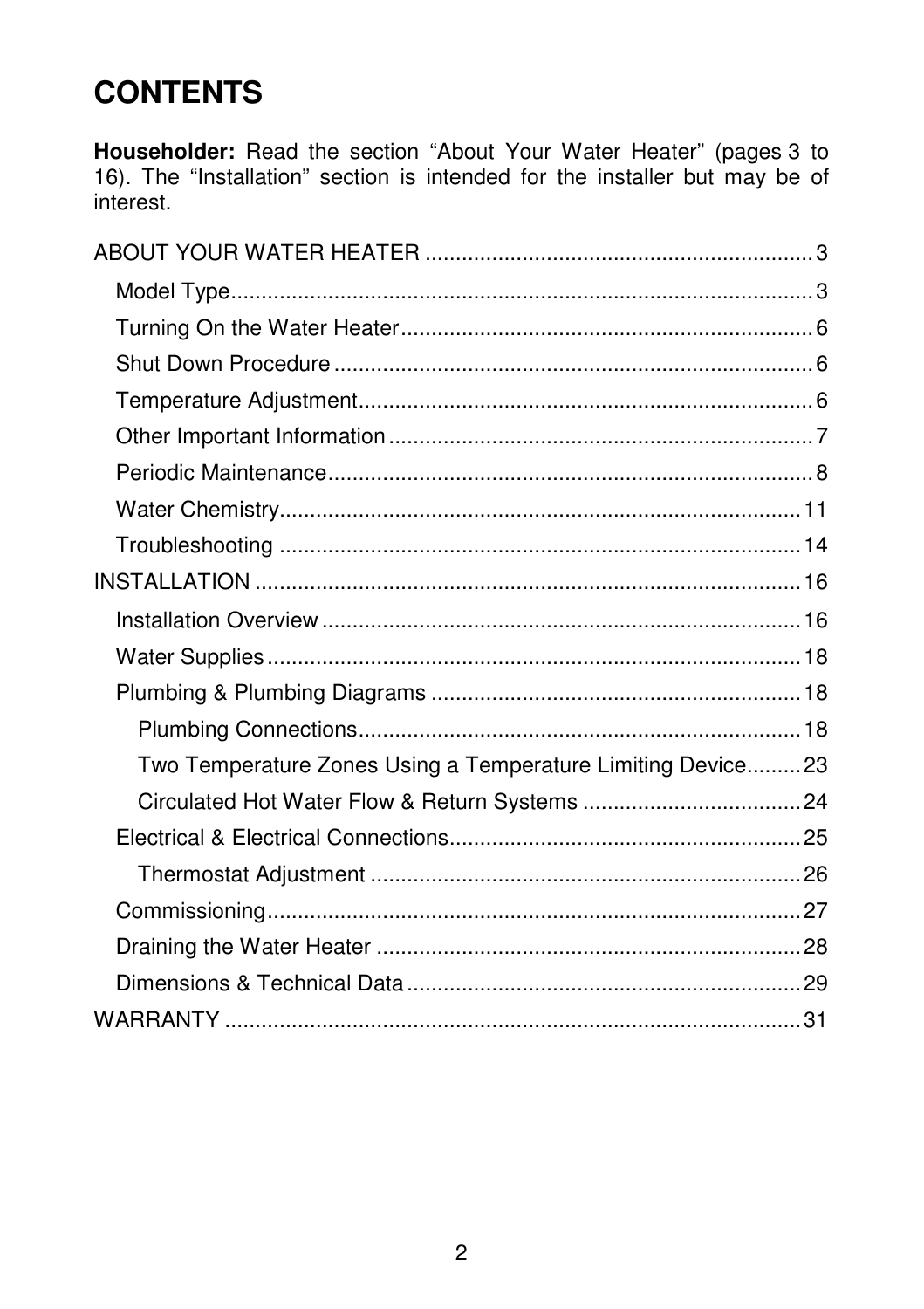# **ABOUT YOUR WATER HEATER**

## **Product Application**

This water heater is designed for use in a single family domestic dwelling for the purpose of heating potable water. Its use in an application other than this may shorten its life.

## **Model Type**

Aquamax $^{\circledast}$  electric storage water heaters are available with either a single heating unit or with twin heating units (refer to "Single Element Model" and "Twin Element Model" on page 4). The water heater can be installed in an indoor or outdoor position and is not to be used as a pool heater.

Water is stored in a vitreous enamel lined steel cylinder and is heated by an electric immersion heating unit (element). The thermostat controls water temperature whilst automatic safety controls fitted to the water heater provide safe and efficient operation.

#### **Model Selection Chart**

| 50 Litre | 80 Litre | 125 Litre | 160 Litre | 250 Litre | 315 Litre | 400 Litre |
|----------|----------|-----------|-----------|-----------|-----------|-----------|
| EM50S36  | E80S18   | E125S18   | E160S18   | E250S24   | E315S36   | E400S36   |
| EM50S18L | E80S24   | E125S24   | E160S24   | E250S36   | E315S48   | E400S48   |
| EM50S24L | E80S36   | E125S36   | E160S36   | E250S48   | E315T36   | E400T36   |
|          |          | E125S48   | E160S48   | E250T36   | E315T48   | E400T48   |
|          |          |           | E160T24   | E250T48   |           |           |
|          |          |           | E160T36   |           |           |           |
|          |          |           | E160T48   |           |           |           |
|          |          |           | E160S18X  |           |           |           |
|          |          |           | E160S24X  |           |           |           |
|          |          |           | E160S36X  |           |           |           |
|          |          |           | E160S48X  |           |           |           |

**Note:** All models can be supplied with a 'Hard Water Anode'. These models have the suffix 'HWA' at the end of the model number.

#### **Legend**

| E or EM (50L Only)   | Electric Series 240V AC, 50Hz                       |
|----------------------|-----------------------------------------------------|
| $50, 80, \ldots$ 400 | Rated hot water delivery in Litres                  |
| <b>S</b>             | Single bottom element                               |
|                      | Twin element *                                      |
| 18, 24, 36, 48       | Element wattage (1800W, 2400W, 3600W, 4800W)        |
| X                    | Special short version                               |
| L                    | Fitted with a 240V AC, 10A power supply lead & plug |

\* Both elements are of the same wattage and are wired for non simultaneous operation.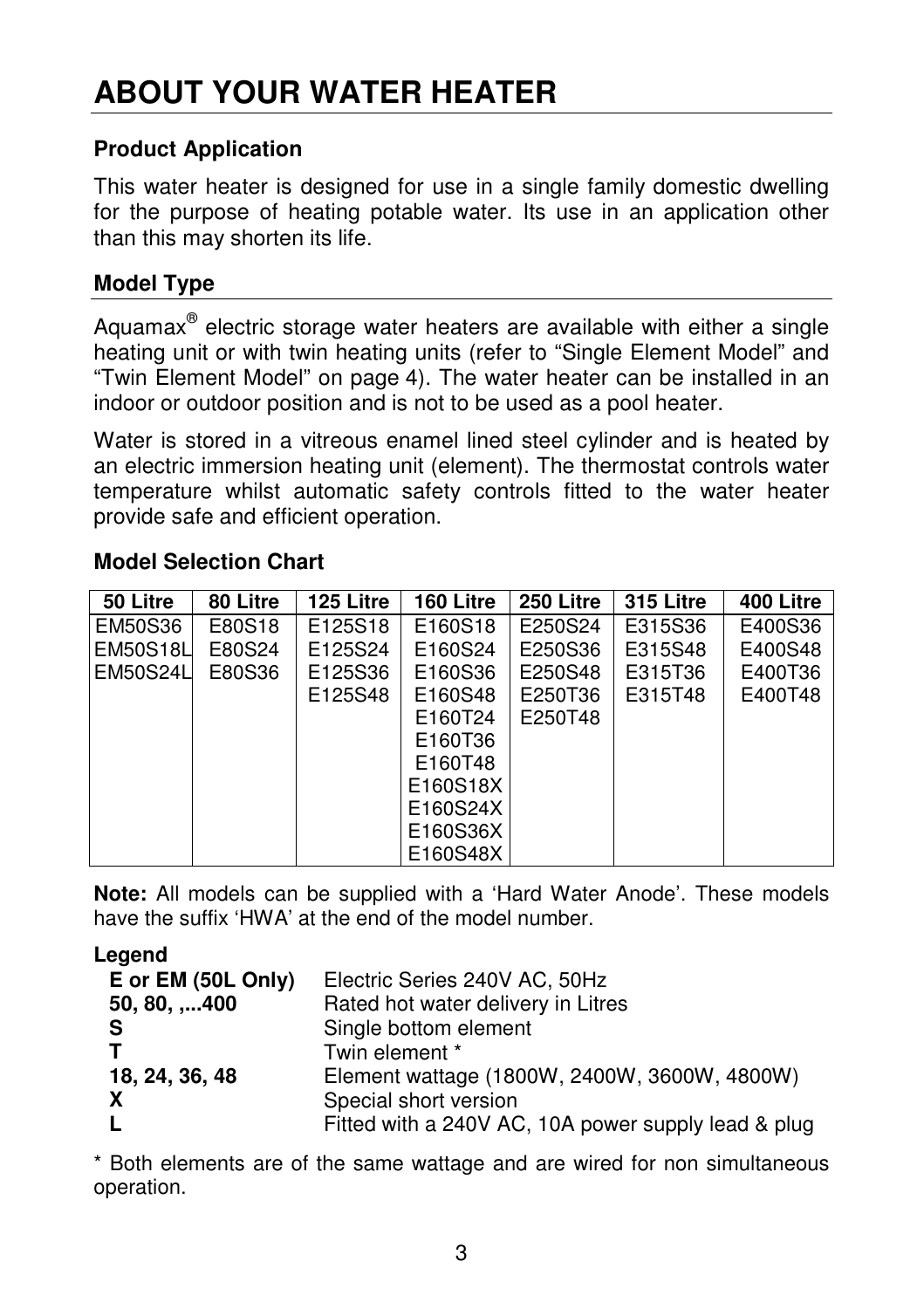## **Single Element Model**

This type of water heater has one heating unit with its own thermostat. The heating unit is at the base of the water heater and the unit can be connected to a continuous or off-peak electricity supply. The thermostat is adjustable between 60  $\sim$  75 °C with a factory setting of 65 °C (70 °C for EM50 models).

• Continuous electricity supply

This type of connection is suited to where the storage capacity is less than the normal daily usage.

• Off-Peak electricity supply

This type of connection will only allow heating to occur during set hours. A volume of water sufficient for the day's total use is heated and stored. This type of heating will be more economical due to reduced tariffs by the electricity authority.

## **Twin Element Model**

This type of water heater has two heating units, each with its own thermostat. One heating unit is at the base of the water heater and the other near the top. The lower thermostat is adjustable between 60  $\sim$  75 °C (factory setting 70 °C) whilst the top thermostat is fixed at 60 °C.

• Bottom heating unit (main heating unit)

During normal operation this heating unit supplies all the hot water.

• Top heating unit (booster)

This heating unit only operates during periods of high demand to provide an additional supply of heated water

• Electrical connection

The two heating units are wired for non simultaneous operation so that only one heating unit can operate at a time. The bottom heating unit is usually connected to an Off-Peak (overnight) or time controlled electricity supply and the top heating unit to a continuous supply. Some electricity suppliers allow both heating units to be metered at the Off-Peak or controlled tariff.

**Note:** Power must be available to the top heating unit circuit at all times for this water heater to operate as designed.



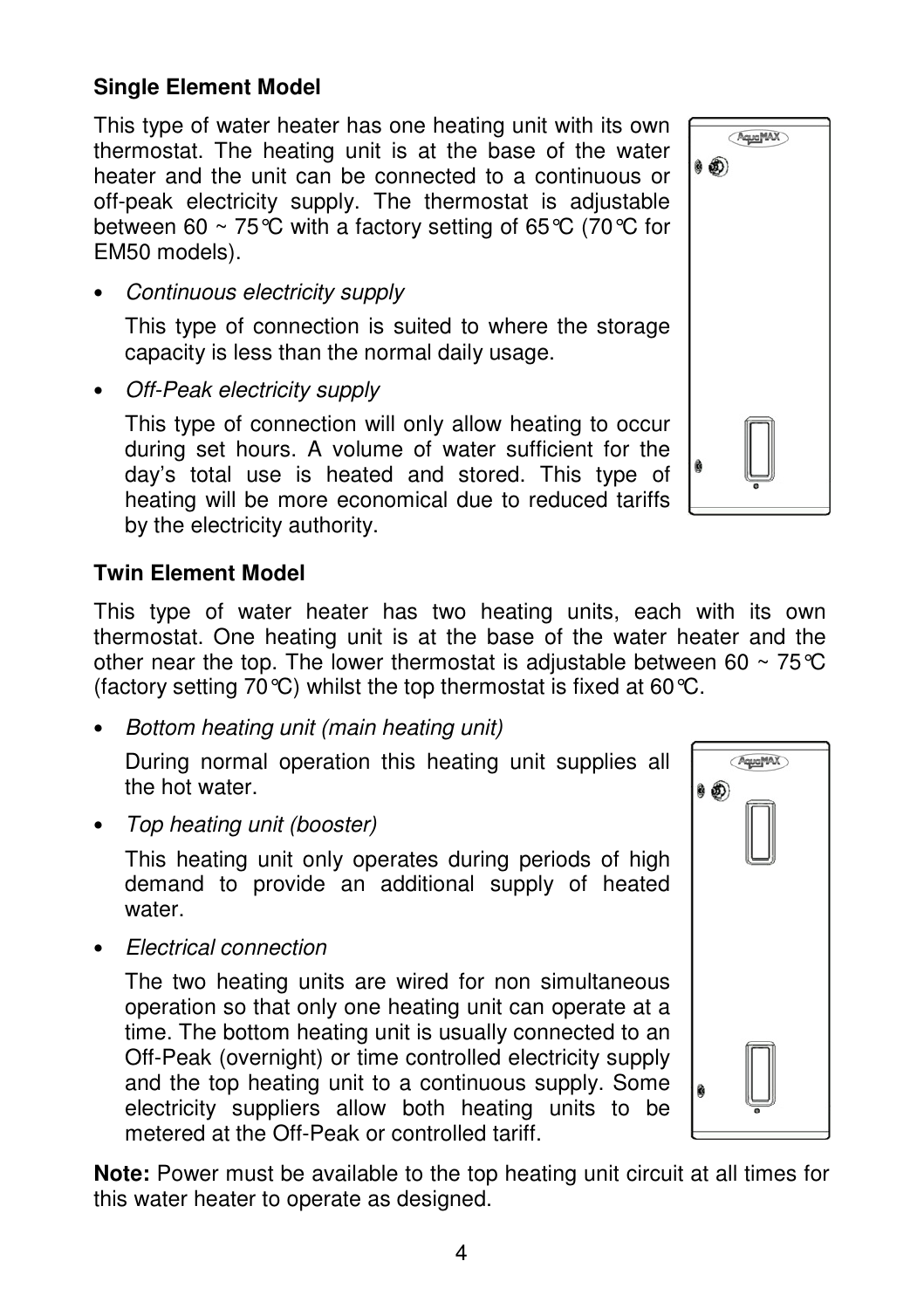## **Mains Pressure Operation**

This water heater is designed to operate at mains pressure by connecting directly to the mains water supply. If the mains supply pressure in your area exceeds that shown in "Mains Water Supply" on page 18, a pressure limiting valve must be fitted. The supply pressure should be greater than 350 kPa for true mains pressure operation to be achieved.

## **Hot Water Temperature**

This water heater features an adjustable thermostat which can be set to the most suitable temperature for your hot water needs. Refer to "Temperature Adiustment" on page 6.

To meet the requirements of the National Plumbing Standard and to inhibit the growth of legionella bacteria, the temperature of the stored water must not be below 60°C which is the minimum thermostat setting of the water heater. This is also the top heating unit thermostat setting on a twin element model (the top heating unit thermostat is non adjustable).

The maximum main heating unit thermostat setting is  $75^{\circ}$ C with a factory setting of 70°C for EM50 and twin element models (top element fixed at 60°C) and a factory setting of 65°C for all other single element models.

## **High Hot Water Temperature Increases the Risk of Scald Injury**

**Warning:** This water heater can deliver water at temperatures which can cause scalding. Always check the water temperature before use, such as when entering a shower or filling a bath or basin, to ensure it is suitable for the application and will not cause a scald injury. Aquamax recommends monthly temperature checks to ensure the appropriate temperature is maintained within the hot water heater.

Aquamax recommends, and it may also be required by regulations, that a secondary device such as an approved temperature limiting device or antiscald water shut off valve be fitted into the hot water pipe work to the bathroom(s) and ensuite(s) if persons living in the house require additional safety protection from potential scalding. This will keep the hot water supply temperature to the bathroom(s) and ensuite(s) below 50°C which will reduce the risk of scald injury whilst still allowing hotter water (60 $C<sub>+</sub>$ ) to the kitchen and laundry.

For new hot water installations, all sanitary outlet fixtures used primarily for personal hygiene purpose must deliver hot water not exceeding 50°C. This temperature limit is not mandatory for kitchen sinks and laundry tubs and the preferable temperature setting for these outlets should be 60°C.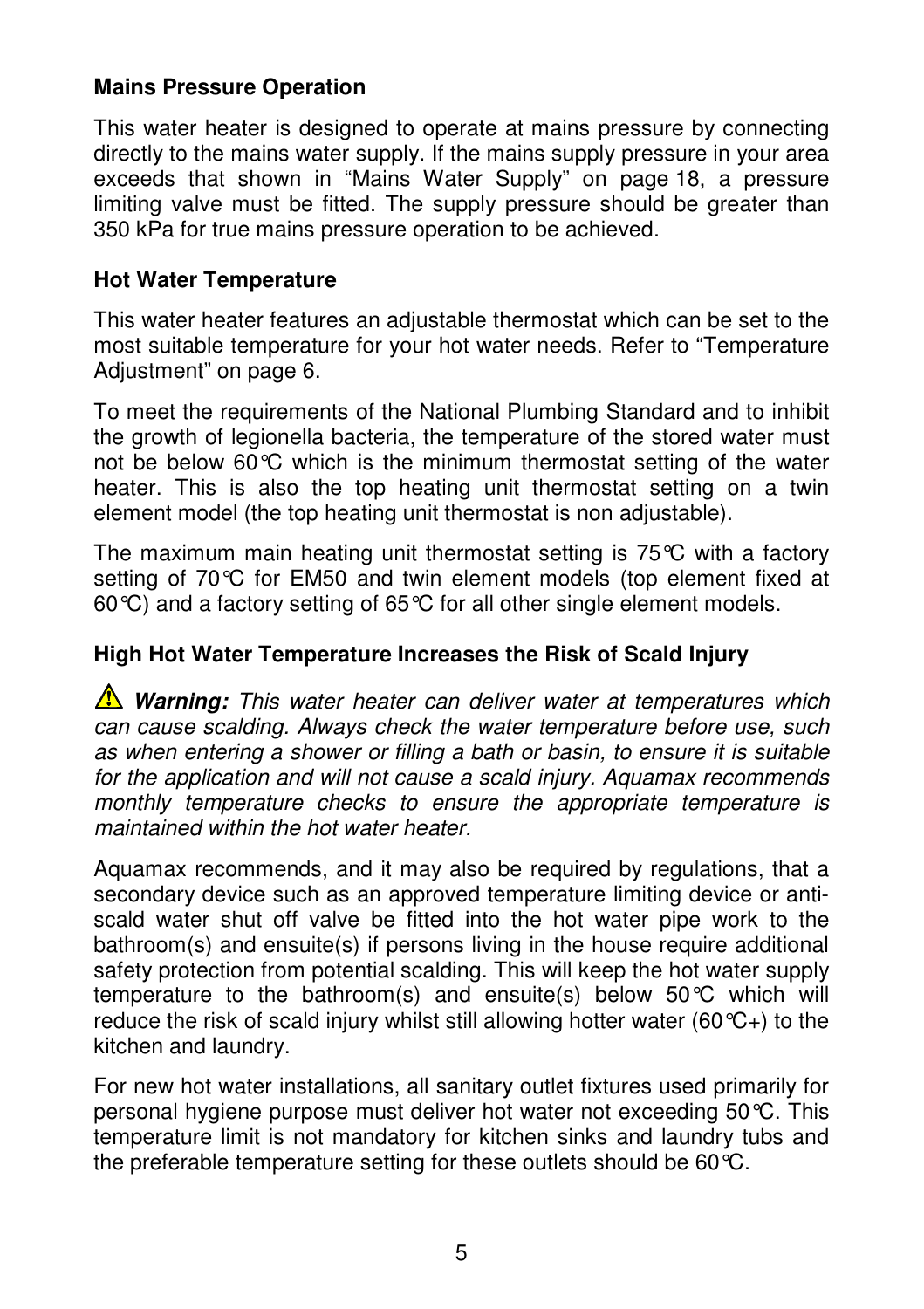To minimise scalding, especially for those people in high scald risk categories i.e. young children, people with potentially incapacitating medical conditions, elderly people etc, this water heater must be installed in accordance with AS/NZS 3500.4.

This appliance is not intended for use by persons (including children) with reduced physical, sensory or mental capabilities, or lack of experience and knowledge, unless they have been given supervision or instruction concerning use of the appliance by a person responsible for their safety.

Children should be supervised to ensure that they do not play with the appliance.

For early childhood centres, primary and secondary schools, nursing homes or similar facilities for young, aged, sick or disabled persons, please consult your local health authority for the correct temperature setting.

## **Turning On the Water Heater**

**Warning:** The water heater can only be switched on upon completion of the installation by a qualified person.

To turn on the water heater:

- 1. Fully open the cold water isolation valve at the cold water inlet to the water heater.
- 2. Switch on the circuit breaker or isolator marked "Hot Water" or "Water Heater" at the switchboard.

#### **Shut Down Procedure**

If it is necessary to turn off the water heater:

- 1. Switch off the circuit breaker or isolator marked "Hot Water" or "Water Heater" at the switchboard or switch off the water heater isolating switch if one is installed.
- 2. Close the cold water isolation valve at the cold water inlet to the water heater.

#### **Temperature Adjustment**

The thermostat automatically controls the electricity supply to the heating unit so that a constant temperature is maintained within the storage cylinder. The thermostat is fully automatic and power is only used when the water in the storage cylinder requires heating. There is no need to switch the water heater off when it is not in use, except when you are going away for an extended period.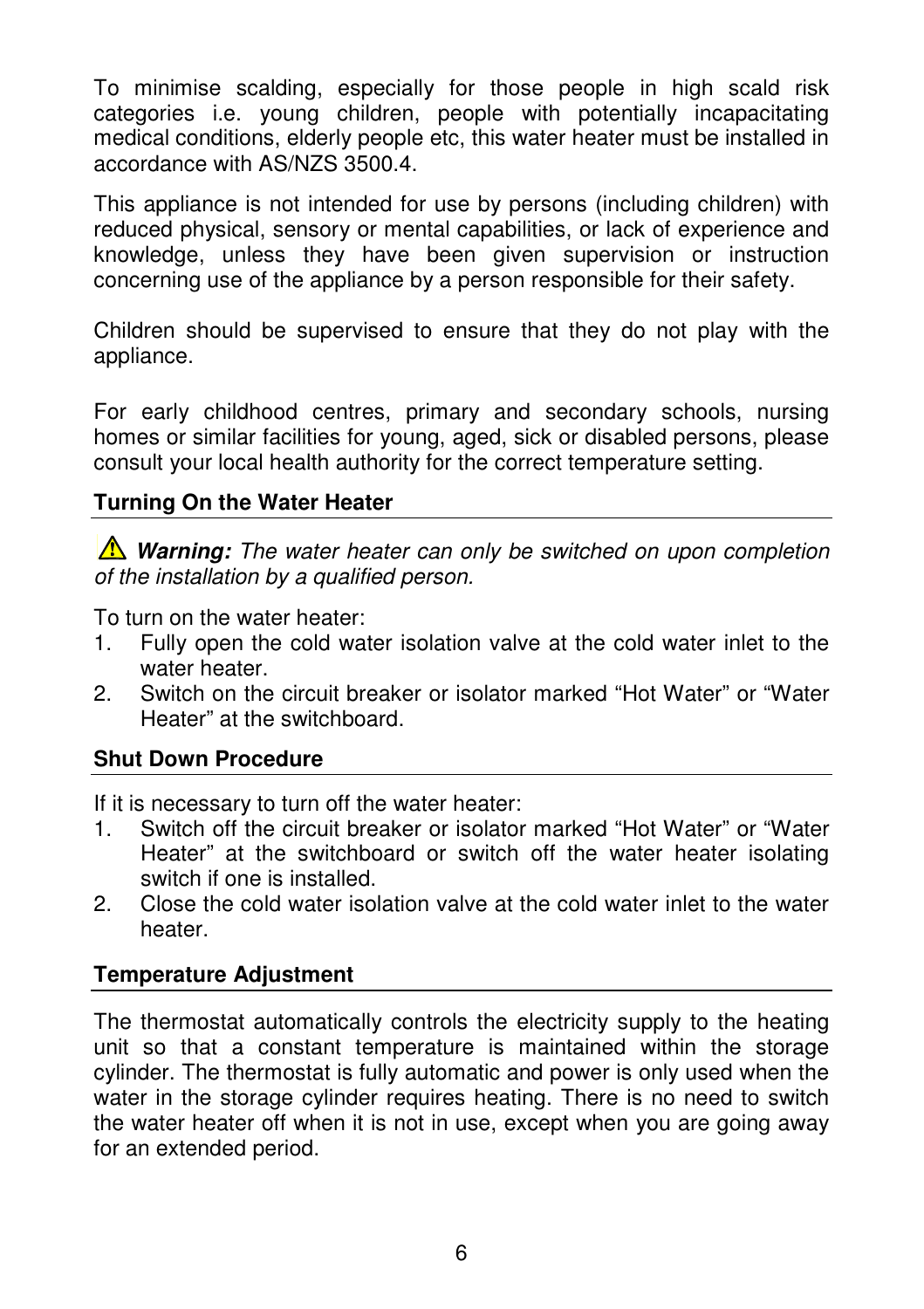**A** Warning: The thermostat and its protective over temperature cut out are mounted inside the front cover(s) of the water heater. The removal of the front cover(s) will expose 240V wiring. Access covers must only be removed by an electrician or qualified person.

**Warning:** Thermostat temperature adjustment must only be performed by an electrician or qualified person.

**A** Warning: Children should be supervised to ensure they do not interfere with the water heater **Other Important Information** 

## **Going Away?**

If you plan to be away from home for one or two nights, we suggest you leave the water heater switched on. However, if you plan to stay away more than a few nights, conserve energy by switching the water heater off at either the switchboard or isolating switch (if fitted).

**Note:** When switched back on, the water heater may take 2 ~ 6 hours to reheat depending upon element and water heater size. If connected to an off peak system, hot water may not be available until the following morning.

## **Safety**

This water heater is supplied with a thermostat, an over temperature and energy cut out, and a combination pressure temperature relief valve. These devices must not be tampered with or removed. The water heater must not be operated unless each of these devices are fitted and are in working order.

The Aquamax warranty may not cover faults if relief valves or other safety devices are tampered with or if the installation is not in accordance with these instructions.

**Warning:** For continued safety of this water heater, it must be installed, operated and maintained in accordance with the Owner's Guide and Installation Instructions. These instructions must be read in conjunction with all other instructions affixed to the appliance.

**A** Warning: For models with a power supply lead and plug; take care not to touch the power plug with wet hands.

**Warning:** For models with a power supply lead and plug; if the power lead is damaged, it must be replaced by an electrician or qualified person in order to avoid a hazard.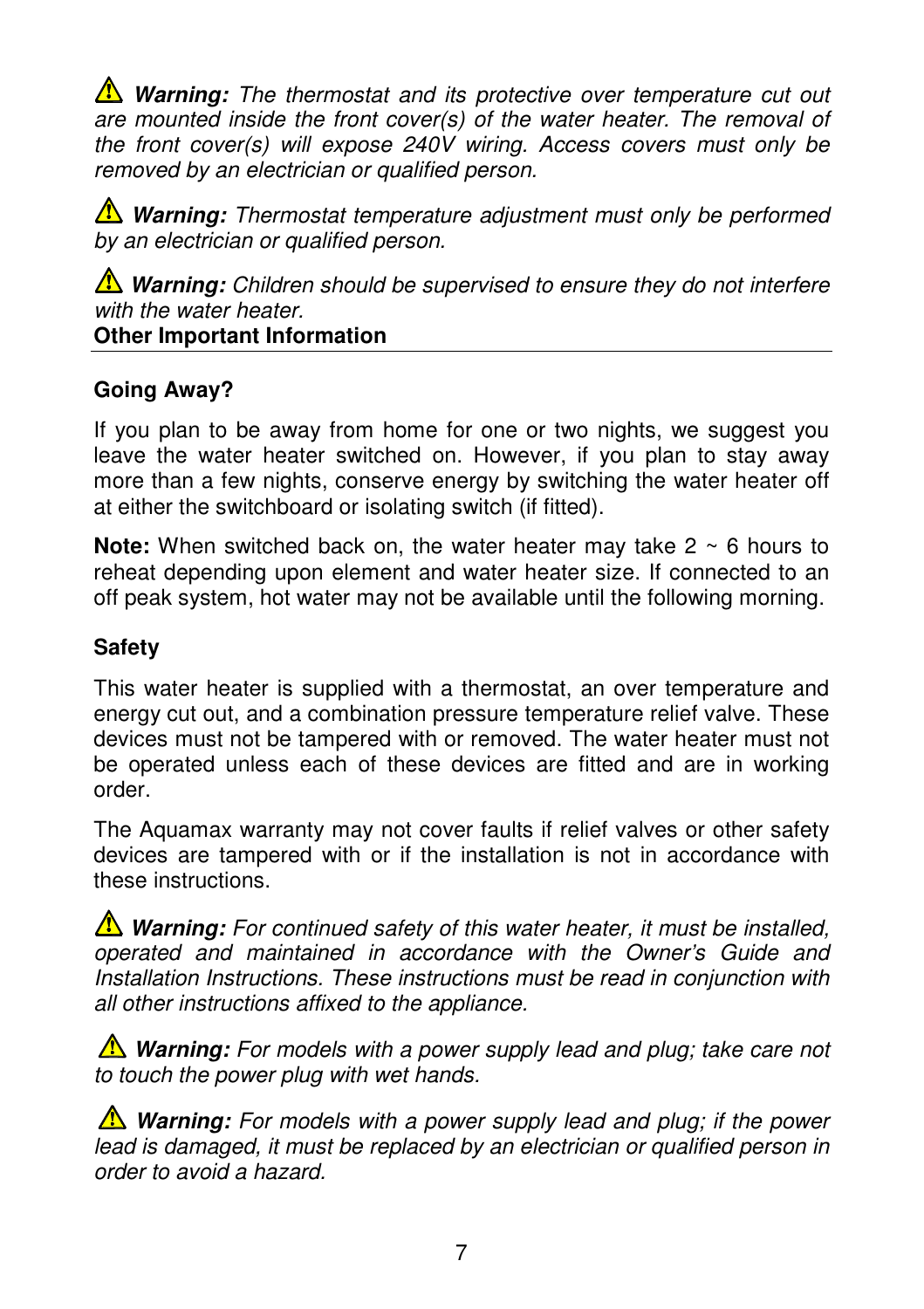## **How Long Will the Water Heater Last**

The water heater is supported by a manufacturer's warranty (refer to page 31). There are a number of factors that will affect the length of service the water heater will provide. These include but are not limited to the water chemistry, the water pressure, the water temperature (inlet and outlet) and the water usage pattern.

#### **Precautions**

Where damage to property can occur in the event of the water heater leaking, the water heater must be installed in a safe tray. Construction, installation and draining of a safe tray must comply with AS/NZS 3500.4 and all local codes and regulatory authority requirements.

The water heater must be maintained in accordance with the Owner's Guide and Installation Instructions. Refer to "Periodic Maintenance" below.

If this water heater is to be used where an uninterrupted hot water supply is necessary for your application or business, you should ensure that you have back up redundancy within the hot water system design. This should ensure the continuity of hot water supply in the event that this water heater was to become inoperable for any reason. We recommend you seek advice from your plumber or specifier about your needs and building back up redundancy into your hot water supply system.

#### **Periodic Maintenance**

#### **Minor Six Monthly Maintenance**

It is recommended minor maintenance be performed every six months by the dwelling occupant.

**A** Warning: Exercise care when operating easing levers as water discharged from the water heater may be of a very high temperature.

Minor maintenance actions:

- 1. Operate easing lever on pressure temperature relief valve (refer to "Pressure Temperature Relief Valve" on page 9).
- 2. Operate easing lever on expansion control valve (if ECV fitted) (refer to "Expansion Control Valve" on page 10).
- 3. If an overflow tray is installed, check to ensure the overflow tray drain pipe is not blocked.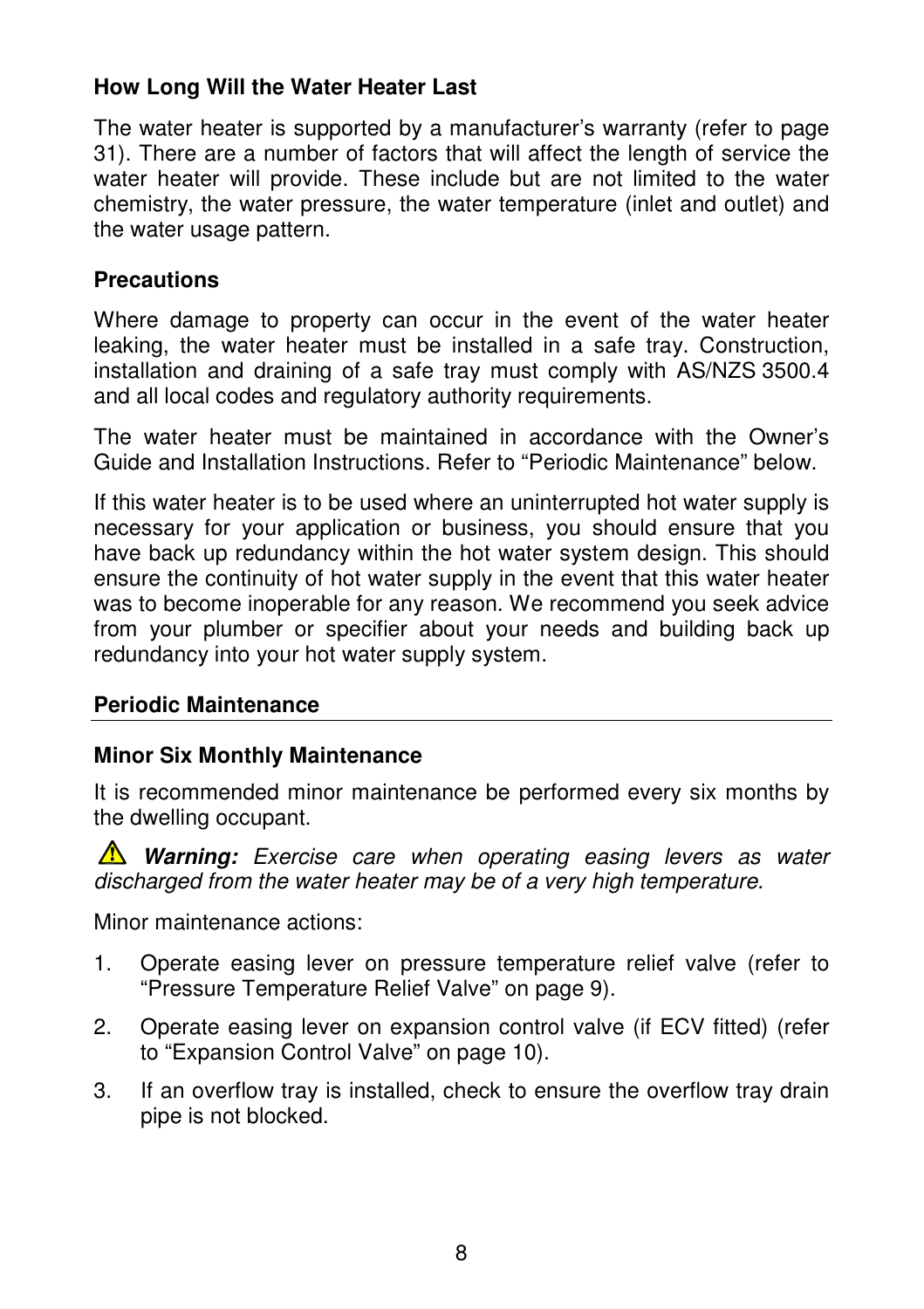## **Major Five (5) Year Service**

It is recommended a major five (5) year service be conducted on the water heater. Servicing must be performed by a qualified person. Phone Aquamax Service or their nearest Accredited Service Agent.

**Note:** The five (5) year service and routine replacement of any components, such as the anode and relief valve(s), are not included in the Aquamax warranty. A charge will be made for this work.

Major five (5) year service actions:

- 1. Replace pressure temperature relief valve.
- 2. Inspect and flush expansion control valve (if ECV fitted) and replace expansion control valve if required.
- 3. Inspect anode and replace anode if required. If the anode is not replaced, it should be replaced within three (3) years of this service. Refer to "Anode" on page 10.
- 4. Check electric heating unit for excessive calcium build up or corrosion and replace heating unit if required.
- 5. Visually check water heater for any potential problems.
- 6. Inspect all plumbing and electrical connections.

**Note:** The water heater will need to be drained during this service and will take some time to reheat the water after servicing has been completed. Depending upon the power supply connection, hot water may not be available until the next day.

## **Pressure Temperature Relief Valve (PTR valve)**

The PTR valve is near the top of the water heater and is essential for safe water heater operation. It is possible for the PTR valve to release a little water through the drain line during each heating period. This occurs as the water is heated and expands by approximately 1/50 of its volume.

Continuous leakage of water from the PTR valve and its drain line may indicate a problem with the water heater (refer to "Pressure Temperature Relief Valve Running" on page 15).

*M* Warning: Never block the outlet of the PTR valve or its drain line for any reason.

Operate the easing lever on the PTR valve once every six months. **It is very important you raise and lower the lever gently.**



**Easing lever**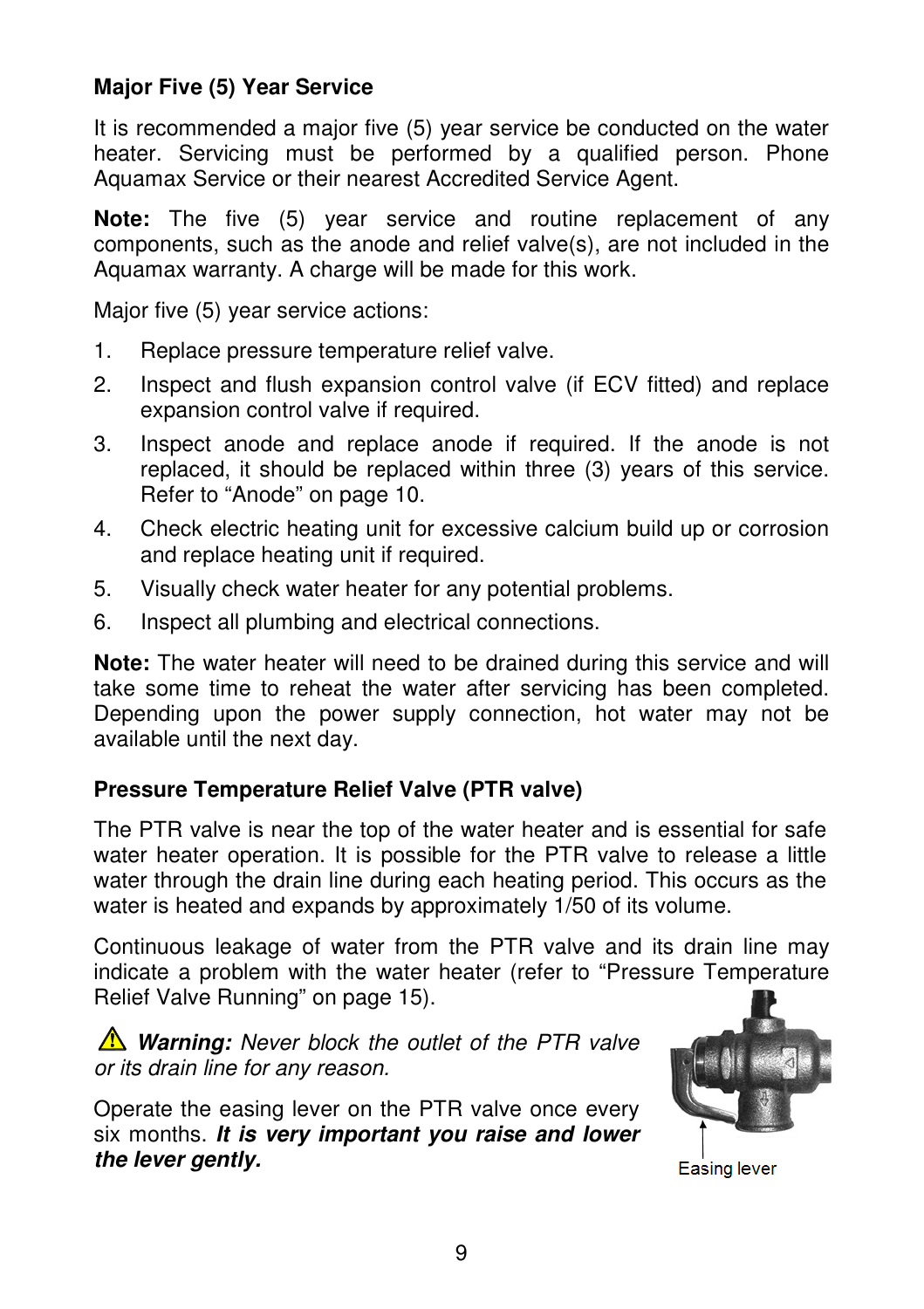*N* Warning: Exercise care when operating easing lever as water discharged from the water heater may be of a very high temperature.

*N* Warning: Exercise care to avoid any splashing of water, as water discharged from the drain line will be hot. Stand clear of the drain line's point of discharge when operating the valve's lever.

**1** Danger: Failure to perform this procedure may result in the water heater storage cylinder failing.

If water does not flow freely from the drain line when the lever is lifted, then the water heater must be checked. Phone Aquamax Service or their nearest Accredited Service Agent to arrange for an inspection.

The pressure temperature relief valve should be replaced at intervals not exceeding five (5) years, or more frequently in areas where there is a high incidence of water deposits (refer to "Water Chemistry" on page 11).

## **Expansion Control Valve (ECV)**

In many areas, including South Australia, Western Australia and scaling water areas, an ECV is fitted to the cold water supply line to the water heater (refer to the "Cold Water Supply Plumbing Arrangement" diagram on page 19). The ECV may discharge a small quantity of water from its drain line during the heating period instead of the PTR valve on the water heater.

Operate the easing lever on the expansion control valve once every six months. **It is very important that you raise and lower the lever gently.**

The expansion control valve should be checked for performance or replaced at intervals not exceeding five (5) years, or more frequently in areas where there is a high incidence of water deposits (refer to "Water Chemistry" on page 11).

## **Anode**

The anode installed in your water heater has been designed to slowly dissipate whilst protecting the storage cylinder. If the hot water heater is not used for two (2) weeks or more, a quantity of hydrogen gas, which is highly flammable, may accumulate in the water heater. To dissipate this gas safely, it is recommended that a hot tap be turned on for several minutes or until discharge of gas ceases. Use a sink, basin, or bath outlet, but not a dishwasher, clothes washer or other appliance. During this procedure, there must be no smoking, open flame, or any electrical appliances operating nearby. If hydrogen is discharged through the tap, it will probably make an unusual sound similar to air escaping.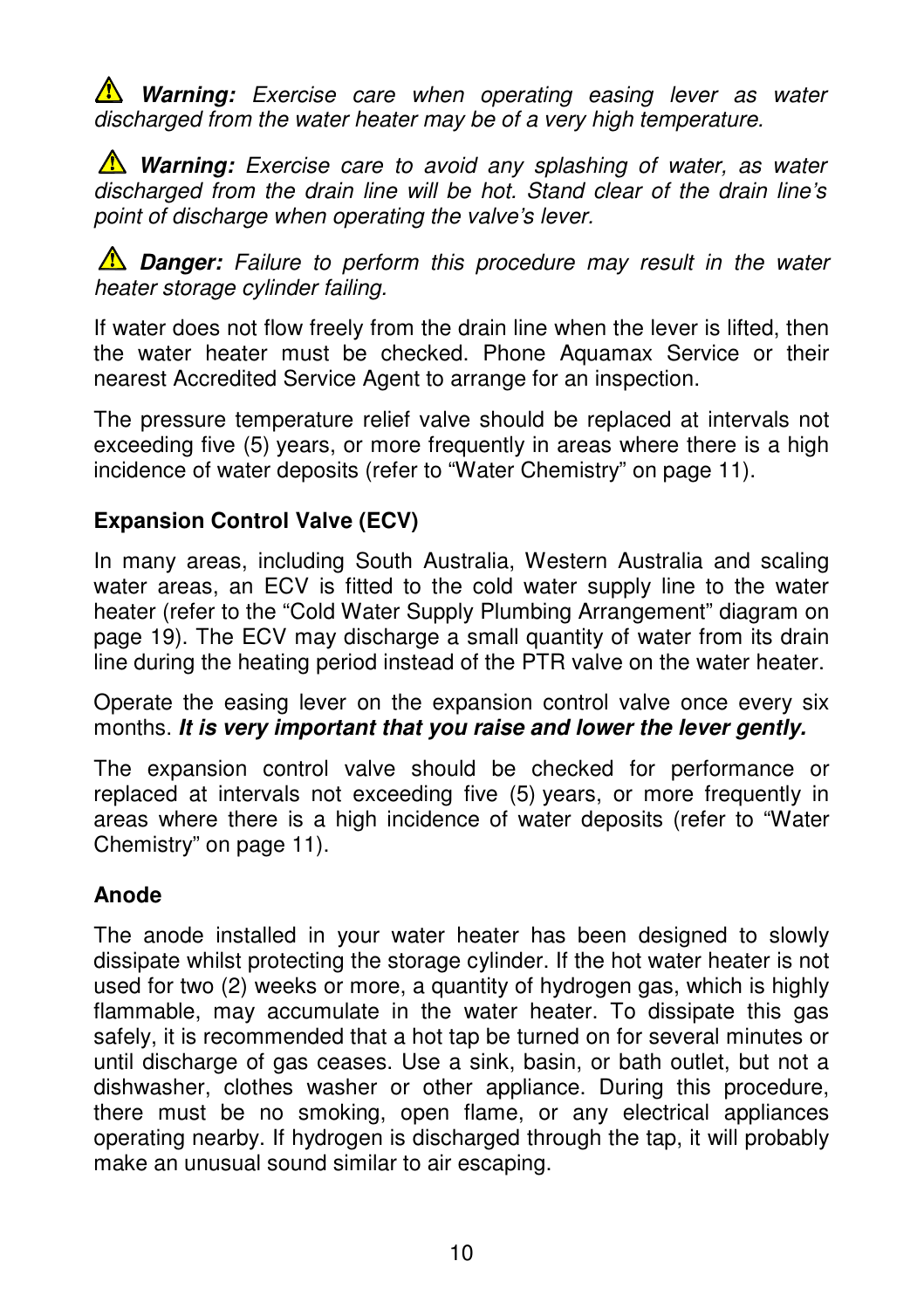The life of the storage cylinder may be extended by arranging a qualified person to periodically inspect the anode and replace if required. If the anode is not replaced during a five (5) year service (refer to "Major Five (5) Year Service" on page 9) then the maximum time after installation when the anode should be replaced for this electric water heater is eight (8) years.

For water supplies which are either softened, desalinated or where the water supply may alternate between a water tank and a reticulated public supply or another supply, it is recommended the anode be replaced within five (5) years of installation.

## **Change of Water Supply**

The changing or alternating from one water supply to another can have a detrimental effect on the operation and/or life expectation of the water heater storage cylinder, pressure temperature relief valve and heating unit.

Where there is a changeover from one water supply to another, e.g. a rainwater tank supply, bore water supply, desalinated water supply, public reticulated water supply or water brought in from another supply, then water chemistry information should be sought from the supplier or it should be tested to ensure the water supply meets the requirements given in these guidelines for the Aquamax warranty to apply.

## **Water Chemistry**

#### **This water heater must be installed in accordance with this advice to be covered by the Aquamax warranty.**

This water heater is manufactured to suit the water conditions of most public reticulated water supplies. However, there are some known water chemistries which can have detrimental effects on the water heater and its operation and/or life expectancy. If you are unsure of your water chemistry, you may be able to obtain information from your local water supply authority. This water heater should only be connected to a water supply which complies with these guidelines for the Aquamax warranty to apply.

## **Total Dissolved Solids (TDS)**

Some water analysis reports may state the conductivity of the water rather than the level of total dissolved solids. Conductivity, measured in microsiemens per centimetre  $(\mu S/cm)$ , is directly proportional to the TDS content of the water. TDS, in mg/Litre, is approximately 70% of the conductivity in  $\mu$ S/cm.

The Aquamax warranty will not cover resultant faults to the storage cylinder if this water heater is connected at anytime to a water supply where the TDS content of the water exceeds 600 mg/Litre. In locations where the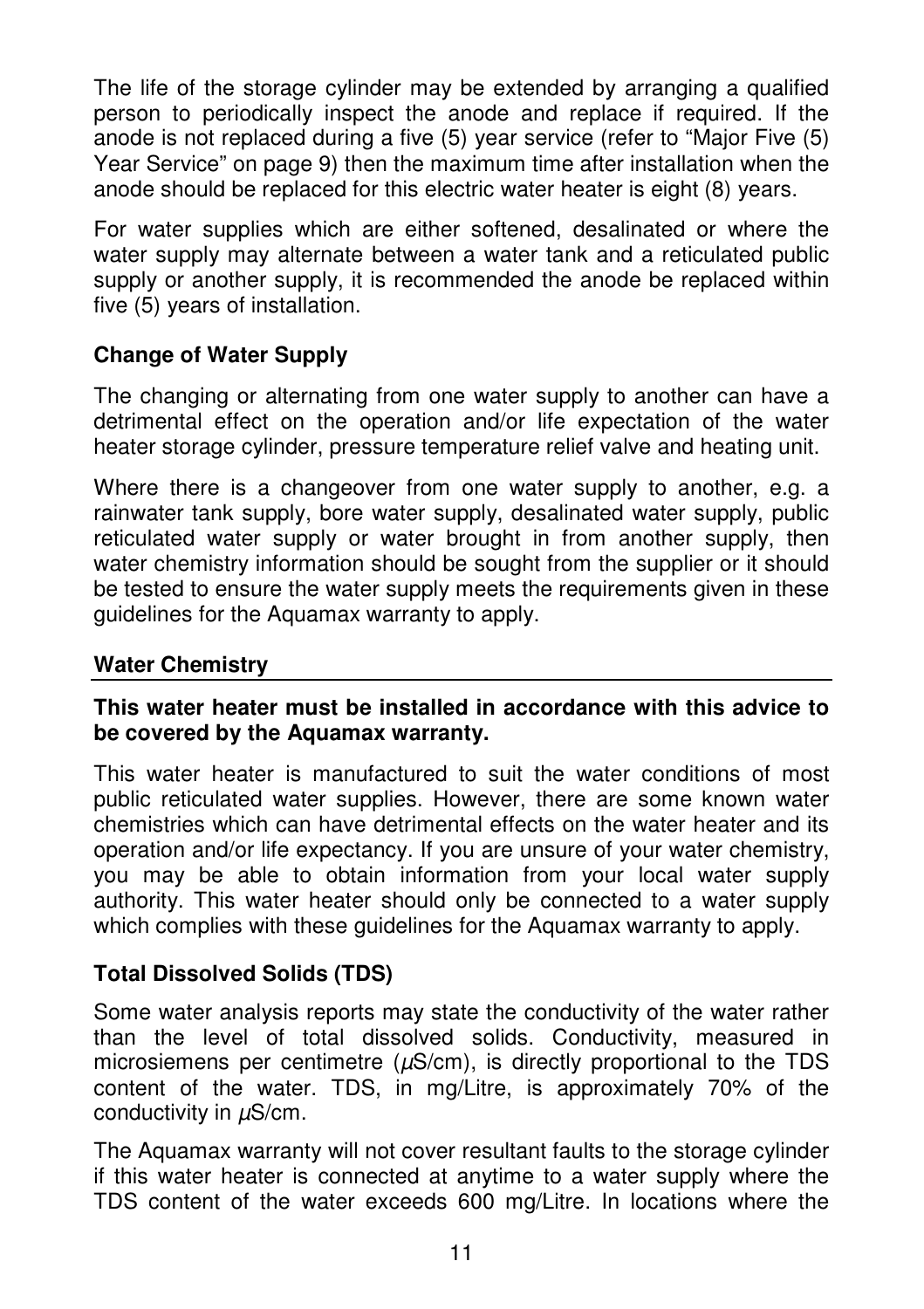water supply TDS exceeds 600 mg/Litre, the magnesium alloy anode (supplied as standard, cap colour code 'Black') should be replaced with an aluminium alloy anode (cap colour code 'Blue'). For more information refer to "Water Chemistry & Anode Type" on page 12.

In locations where TDS approaches 600 mg/Litre, e.g. due to sediment, we strongly recommend fitting an appropriate filter to ensure water entering or in the water heater does not exceed this level at any time i.e. due to sediment build up.

## **Water Chemistry & Anode Type**

Aquamax water heaters are designed to suit the water conditions of most metropolitan supplies, where the Total Dissolved Solids (TDS) content of the supply is less than 600 mg/Litre. For use in regions where the water supply TDS exceeds 600 mg/Litre, the magnesium alloy anode (supplied as standard, cap colour code 'Black') may become excessively reactive. For safety reasons and the longevity of the anode, the magnesium anode should be replaced with an aluminium alloy anode (cap colour code 'Blue') available from your Aquamax supplier. Anode replacement must be carried out by an Aquamax accredited service agent.

*N* Warning: If the water supply has a TDS greater than 600 mg/Litre and the anode has not been changed to a blue anode, there is the possibility the anode may become overactive and hydrogen gas could accumulate in the top of the water heater during long periods of no use.

If the water heater has not been used for two or more weeks, follow the procedure detailed in the "Anode" section on page 10 for safe dissipation of the hydrogen gas build up inside the storage cylinder.

It must be noted that in areas where the TDS exceeds 600 mg/Litre, the Aquamax warranty will not cover resultant faults on components including the storage cylinder that fail due to the bad water conditions even though an aluminium anode is fitted. Refer to "Water Chemistry Levels Affecting Warranty" below for water chemistry levels and components affected.

The life of the water heater may also be extended by periodic inspection of the anode and replacement if necessary (refer to "Periodic Maintenance" on page 8 and "Anode" on page 10).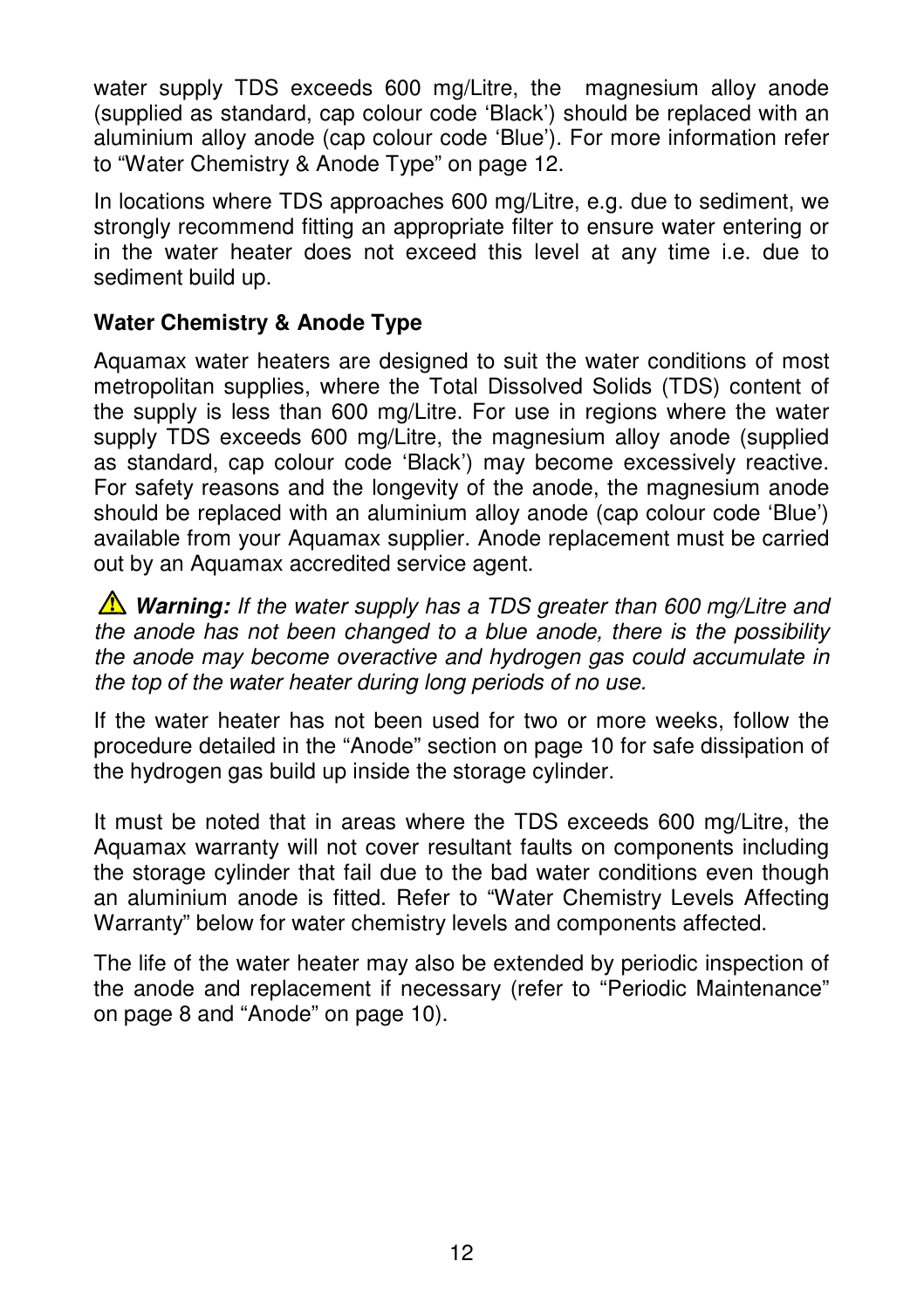## **Water Chemistry Levels Affecting Warranty**

The Aquamax warranty of this water heater will not cover resultant faults on components including the storage cylinder where water stored in the storage cylinder exceeds at any time any of the following levels:

Total dissolved solids 600 mg/Litre Total hardness 200 mg/Litre Chloride 300 mg/Litre Magnesium 10 mg/Litre Calcium 20 mg/Litre Sodium 150 mg/Litre Iron 1 mg/Litre

pH 9.5 and not less than 6.5

## **Scaling Water**

Scaling water is water that contains levels of calcium carbonate (total hardness in excess of 200 mg/Litre at any time when the water heater is operating). Scaling water can block and prevent the pressure & temperature relief valve from operating resulting in damage to the water heater storage cylinder and water heater components.

An ECV is mandatory in SA & WA and must be fitted in ALL areas with scaling water to assist in preventing blockage of the pressure and temperature relief valve.

**1 Danger:** Failure to install an expansion control valve where scaling water conditions occur may result in the water heater storage cylinder failing.

To avoid damage to the storage cylinder and water heater components, Aquamax strongly recommend scaling water be treated before entering the water heater by fitting appropriate water filters/conditioners etc. Refer to your Local Water Authority for information on water in your area. A build up of white sediment on hot water taps or shower roses can be indicative of scaling water. Contact Aquamax if this condition is observed.

**Note:** Damage caused by scaling water can affect the Aquamax warranty. (Refer to "Water Chemistry Levels Affecting Warranty" on page 13).

## **Spring, Dam, Bore & River Water Supplies**

The Aquamax warranty of this water heater will not cover resultant faults on components including the storage cylinder due to the effects of sludge and/or sediment as a result of connection to a water supply from silted or treated sources i.e. springs, dams, bores, rivers or towns supplied from a bore.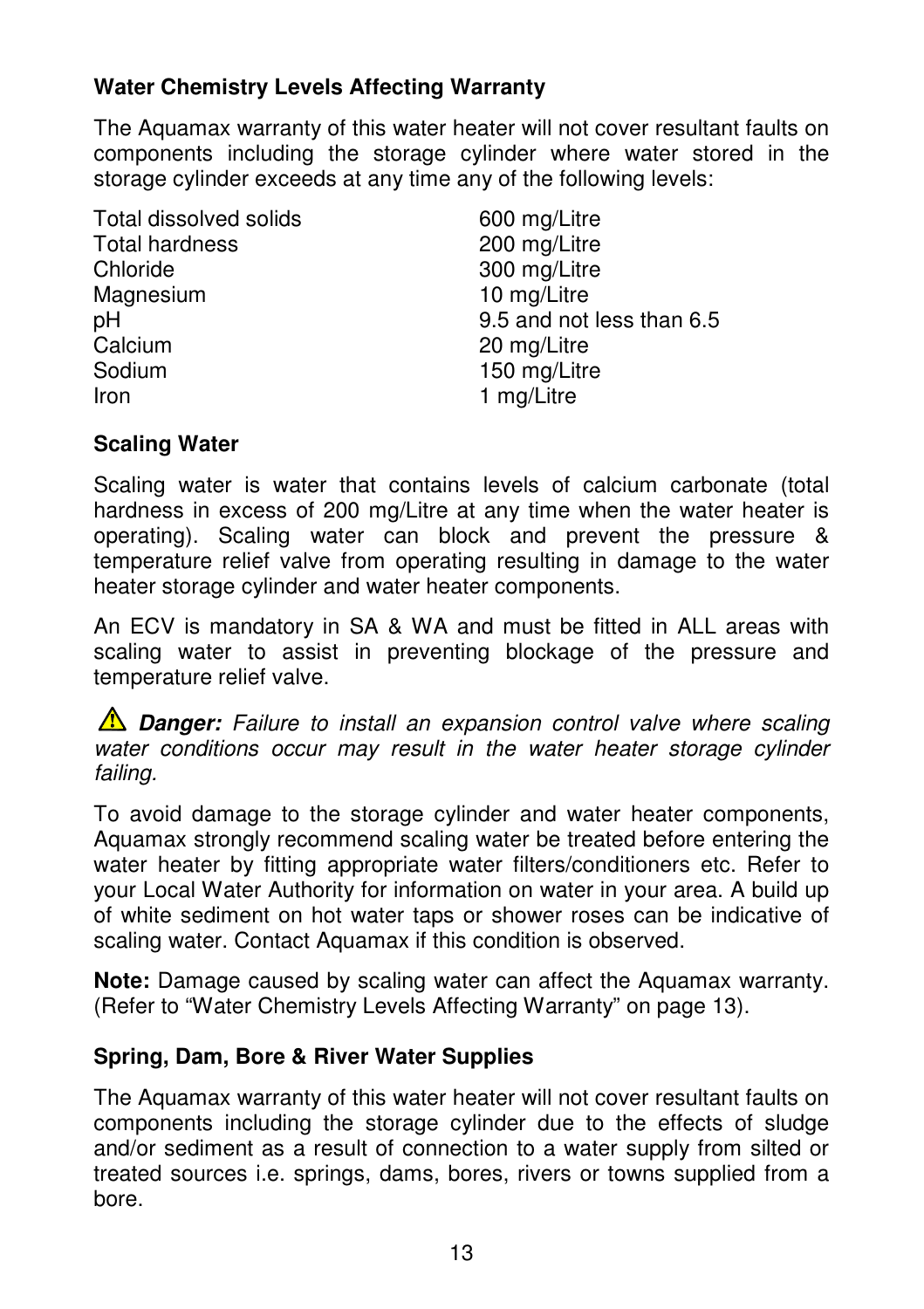## **Troubleshooting**

Check the items below before making a service call. If the water heater is within/out of the warranty period you will be charged for attending to any condition or fault that is not related to the manufacture or failure of a part. For warranty terms and conditions (refer to "Warranty" on page 31).

#### **Not Enough Hot Water (Or No Hot Water)**

• Is the water heater's electricity supply switched on?

Have your electrician check to ensure the water heater is switched on and that there is electricity at the water heater.

**Note:** Check the electricity supply to which the water heater is connected. If the water heater is connected to an Off-Peak or time controlled electricity supply, heating hours will be restricted (refer to "Off-Peak Electricity Supply" on page 4).

• Twin element water heaters

A twin element non simultaneous model must have power available to the top heating unit circuit at all times for the water heater to operate as designed. Have your electrician check to ensure this is the case.

• Are you using more hot water than you think?

Is one outlet (especially the shower) using more hot water than you think? Very often the amount of hot water used is not realised, particularly when showering. Carefully review the family's hot water usage. Have your plumber fit a flow control valve to each shower outlet to reduce water usage.

• Pressure temperature relief valve running?

Is the PTR valve discharging too much water? (Refer to "Pressure Temperature Relief Valve Running" below).

• Is the thermostat setting correct?

Ensure the thermostat setting is appropriate. Have your electrician check and adjust the thermostat upwards to gain additional hot water capacity. Refer to "Temperature Adjustment" on page 6.

*N* Warning: Hotter water increases the risk of scald injury.

• For EM50 models; are the water heaters inlet and outlet connections cross connected?

Refer to "Left and Right Hand Side Water Connections – EM50 Models" on page 20 for acceptable cold water inlet and hot water outlet connections. Cross connection of the water heaters inlet and outlet connections on EM50 models will result in a reduction of the water heater's performance.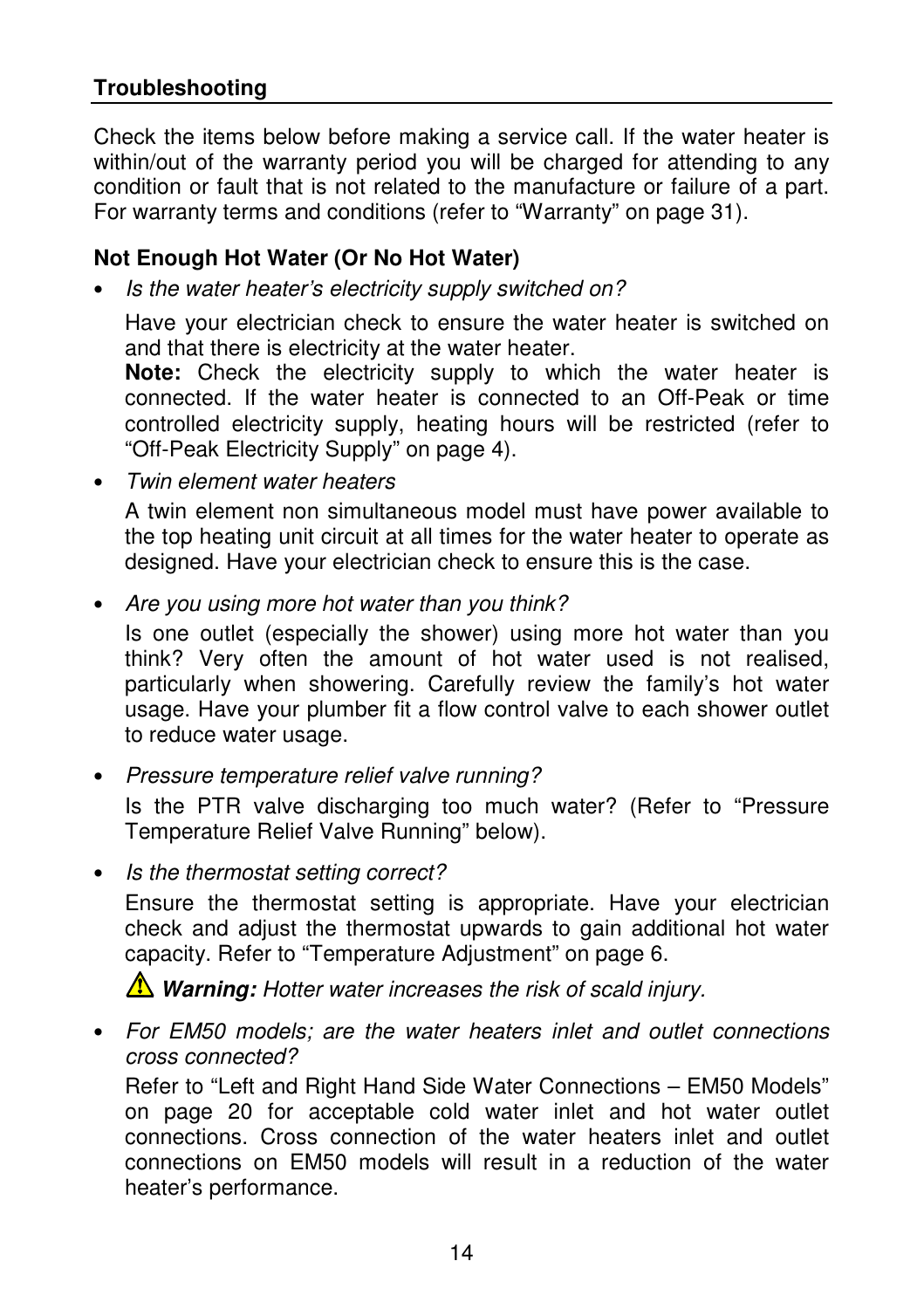## **Pressure Temperature Relief Valve Running**

• Normal Operation

It is normal and desirable for the PTR valve to allow a small quantity of water to escape during the heating cycle, however there may be a problem if the valve continuously dribbles more than a bucket full of water in a normal 24 hour cycle. **Note:** During the first 24 hours after installation the valve may discharge more than a bucket full of water. This is normal however excess discharge should only occur during the initial 24 hour heat up period.

• Continuous dribble

Try gently raising the easing lever on the relief valve for a few seconds (refer to "Pressure Temperature Relief Valve" on page 9). This may dislodge a small particle of foreign matter and clear the fault. Release the lever gently.

• Steady flows for long period (often at night)

This may indicate the mains water pressure sometimes rises above the designed pressure of the water heater. Ask your installing plumber to fit a pressure limiting valve.

*A* Warning: Never use reconditioned relief valves and never replace the relief valve with one of a higher pressure rating.

• Heavy flows of hot water until the water heater is cold - then stops until water reheats

The water heater **must** be switched off at the isolating switch or switchboard. Phone Aquamax Service or their nearest Accredited Service Agent to arrange for an inspection.

## **Expansion Control Valve Running**

If an expansion control valve is fitted in the cold water supply line to the water heater, it may discharge a small quantity of water instead of the water heaters pressure temperature relief valve. This has the benefit of conserving energy as the discharged water is cooler (refer to the "Cold Water Supply Plumbing Arrangement" diagram on page 19 for expansion control valve location).

## **Higher Than Expected Electricity Bills**

Check the following points if your electricity bill is higher than expected:

• Is the relief valve running excessively? Refer to "Pressure Temperature Relief Valve Running" on page 15.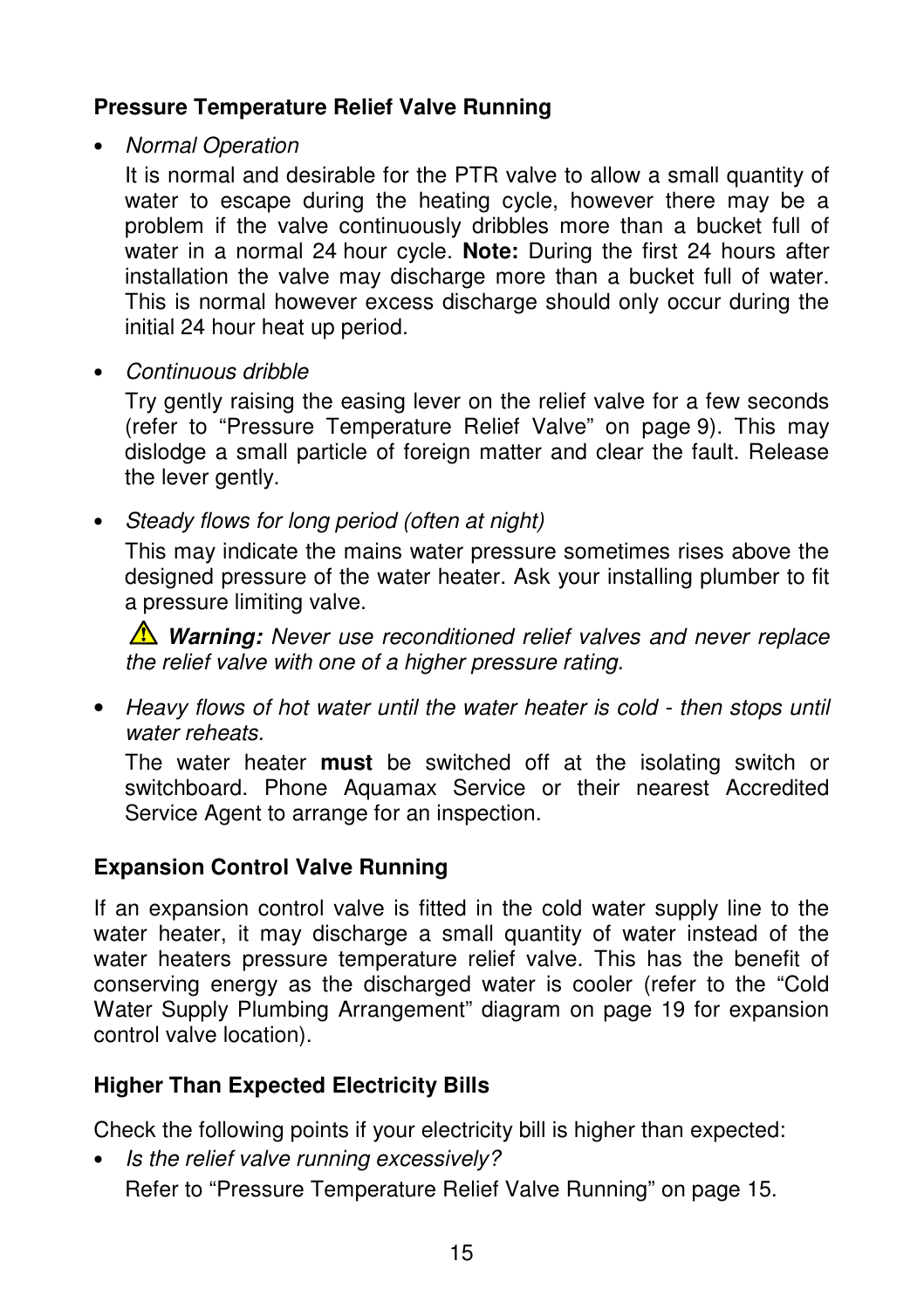• Is one outlet (especially the shower) using more hot water than you think?

Refer to "Not Enough Hot Water" on page 14.

- Is there a leaking hot water pipe, dripping hot water tap, etc? Even a small leak will waste a surprising quantity of hot water and electricity. Replace faulty tap washers and have your plumber rectify any leaks.
- Has there been an increase in hot water usage? An increase in hot water usage will result in an increase in water heater operation.
- Has your water heating tariff rate been increased by your electricity retailer since your previous bill?

The electricity tariff to which your water heater is connected will determine the overall operating cost of the system. It is important you are aware of this tariff, i.e. Off-Peak (overnight) or time controlled supply, Extended Off-Peak (overnight and day) or Extended time controlled supply, Domestic/Continuous. Contact your energy supplier for information relating to your water heating tariff rate.

**If you have checked all the previous troubleshooting points and still believe you need assistance, phone Aquamax Service or their nearest Accredited Service Agent.**

## **INSTALLATION**

## **Installation Overview**

This water heater must be installed by a qualified person in accordance with the installation instructions. The installation must comply with the requirements of AS/NZS 3500.4, AS/NZS 3000, all local codes and regulatory authority requirements.

All packaging materials must be removed from the water heater prior to its installation. This includes the removal of the cardboard base of the carton from the underside of the water heater.

This water heater is not suitable for pool heating.

## **Hot Water Redundancy**

If this water heater is to be used where an uninterrupted hot water supply is necessary for the application or business, then there should be redundancy within the hot water system design. This should ensure the continuity of hot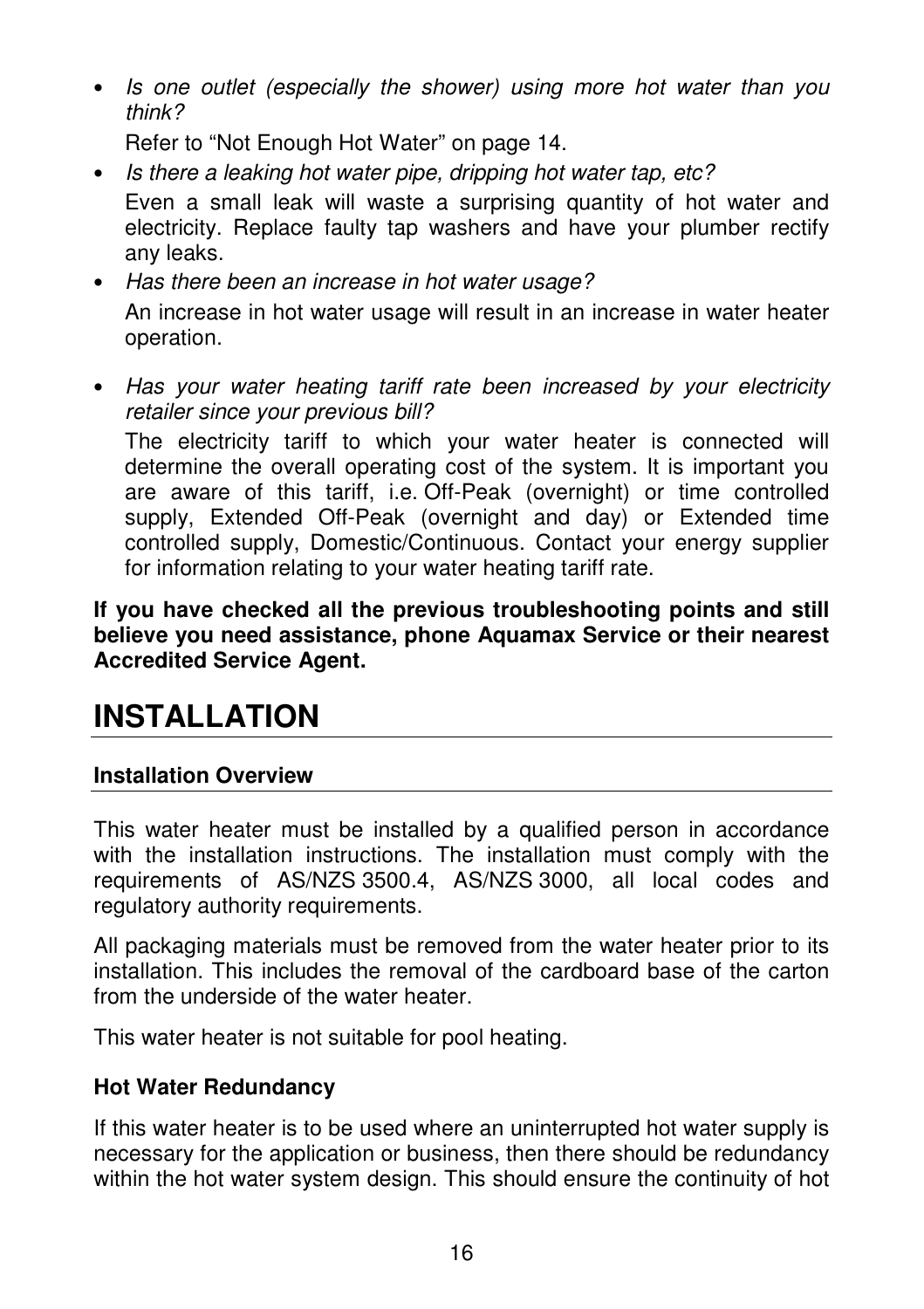water supply in the event that this water heater was to become inoperable for any reason. We recommend you provide advice to the system owner about their needs and building backup redundancy into the hot water supply system.

#### **Water Heater Location**

This water heater is suitable for either outdoor or indoor installation. The water heater should be installed close to the most frequently used outlet and its position chosen with safety and service in mind.

Sufficient and safe space for ease of service and access to heating unit, thermostat, sacrificial anode and relief valve should be considered when locating the water heater. The water heater must be installed upright in a vertical position and must be accessible without the use of a ladder or scaffold.

You must be able to read the information on the rating plate. If possible, leave headroom of one water heater height so the anode can be inspected and/or replaced. If adequate room is unavailable, the water heater must be disconnected, drained and removed to enable servicing.

For outdoor installation, the water heater shall be installed freestanding on a level and stable concrete base 50 mm thick.

For indoor installation or where property damage could occur, an overflow tray and drain must be fitted in accordance with AS/NZS 3500.4. The drain pipe from the tray should be periodically checked to ensure that it is not blocked.

Do not install this water heater in a roof space as a mains pressure storage water heater.

**Note:** Damage to the storage cylinder caused by incorrect installation is not covered by warranty.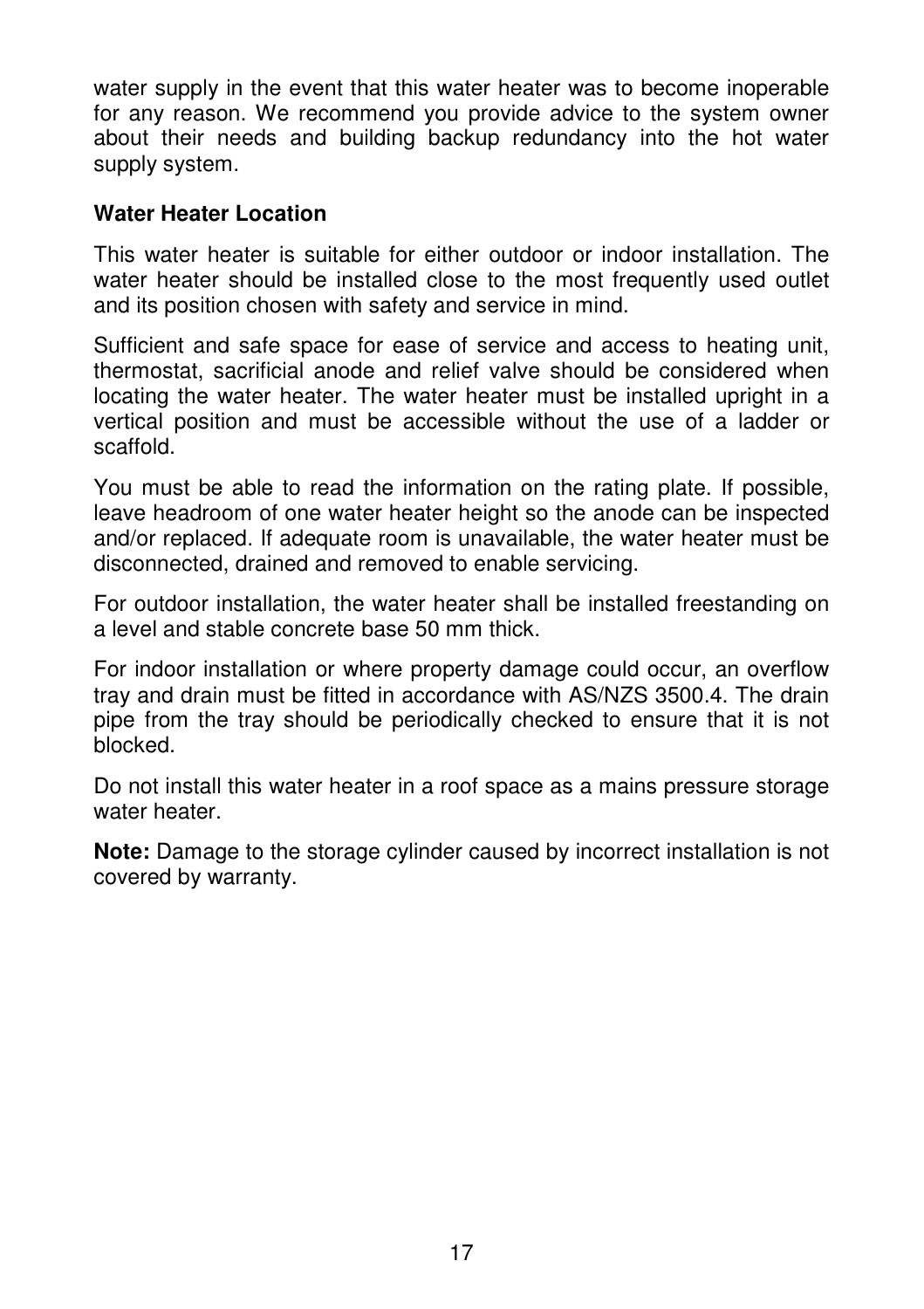## **Mains Water Supply**

Where the mains water supply pressure exceeds that shown in the table below, an approved pressure limiting valve is required and should be fitted after the stop cock and before the non return valve as shown in the "Cold Water Supply Plumbing Arrangement" diagram on page 19.

| Model                                     |                    | EM50, E80,<br>E125, E160 | E160X, E250<br>E315, E400 |
|-------------------------------------------|--------------------|--------------------------|---------------------------|
| Pressure temperature relief valve setting |                    | 1400 KPa                 | 1000 kPa                  |
| Expansion control valve (ECV) setting *   |                    | 1200 kPa                 | 850 kPa                   |
| Max mains supply pressure                 | With ECV           | 960 kPa                  | 680 kPa                   |
|                                           | <b>Without ECV</b> | 1120 kPa                 | 800 kPa                   |

\* Expansion control valve not supplied with water heater.

## **Tank Water Supply**

If the water heater is supplied with water from a tank supply and a pressure pump system is not installed, then the bottom of the supply tank must be at least 1 m above the highest point of the hot water plumbing system, including the water heater. Care must be taken to avoid air locks. The cold water supply line to the water heater must be adequately sized and fitted with an approved full flow gate valve or ball valve and non return valve.

## **Water Supply Chemistry**

Bad water can have a detrimental effect on water heater operation, components and life expectancy and may affect warranty. Refer to "Water Chemistry" on page 11 for more information. Also refer to "Spring, Dam, Bore & River Water Supplies" on page 13.

## **Plumbing & Plumbing Diagrams**

## **Plumbing Connections**

All pipe work must be cleared of foreign matter before connection and purged before attempting to operate the water heater. Use thread sealing tape or an approved thread sealant on all fittings (never use hemp).

All Aquamax storage cylinder water fittings have a plastic liner fitted. These liners must be in place for the water heater to function properly. All liners are correctly positioned during manufacture and should not require handling during installation, however if a liner is not

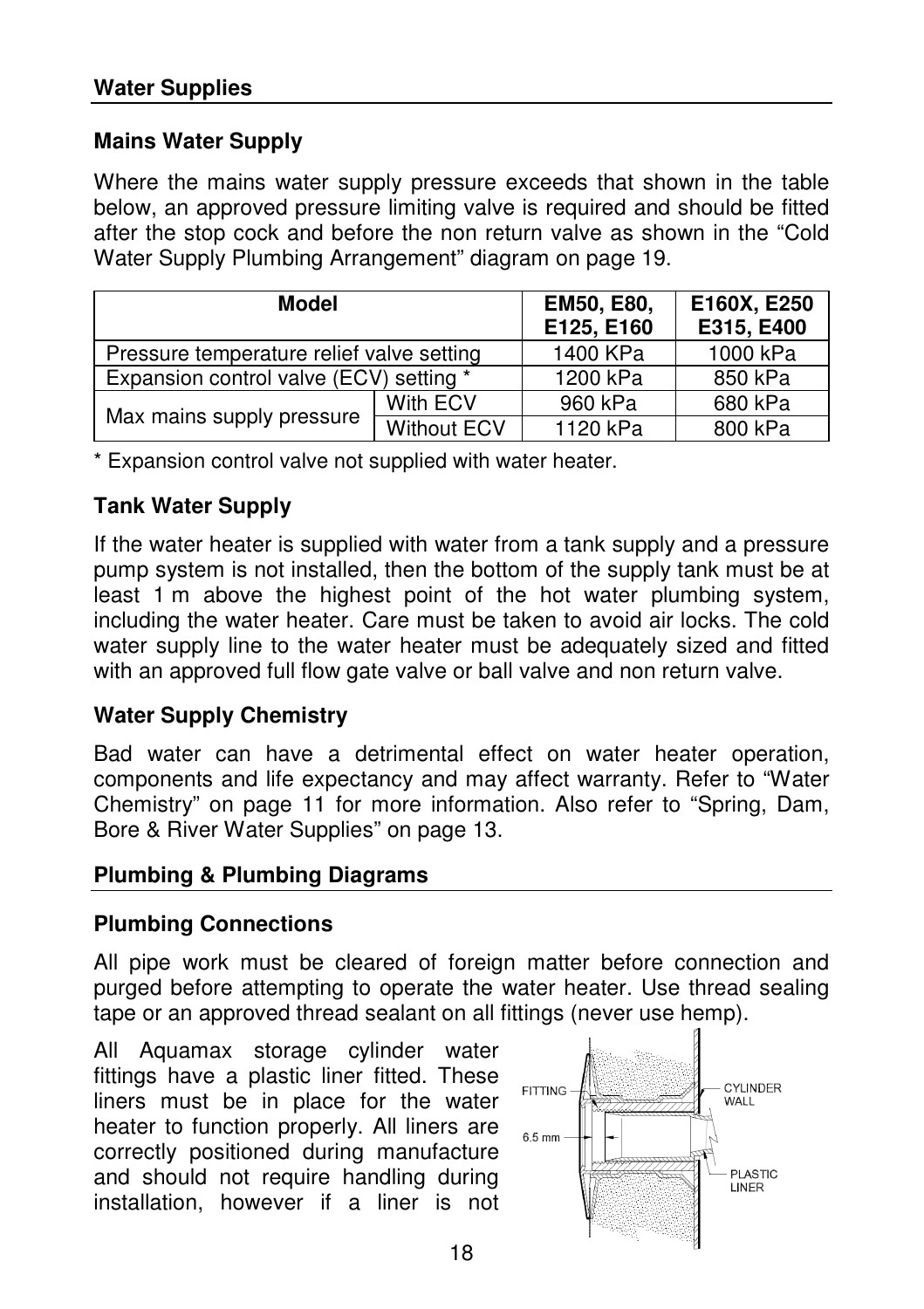correctly inserted or aligned, it should be gently pushed back into place before connecting any plumbing fittings.

*A* Warning: Plastic liners must be in place for the water heater to function properly. Do not remove or damage liners.

*N* Warning: Do not use heat near plastic liners. Heat can be transferred by conduction which may damage liners.

## **Water Inlet & Outlet Connections**

An approved isolation valve and non return valve must be installed in the supply line to the water heater.

A pressure limiting valve and expansion control valve may also be required (for PLV requirements refer to "Water Supplies" on page 18 and for ECV requirements refer to "Expansion Control Valve" on page 20).

A disconnection union must always be provided at the cold water inlet and hot water outlet of the water heater to allow for water heater disconnection.



## **Left & Right Hand Side Water Connections – E80 ~ E400Models**

All Aquamax mains pressure electric water heaters are manufactured with dual inlets and outlets. For E80  $\sim$  E400 models, the cold and hot water supply can be connected to either side of the water heater. A kit containing  $2 \times \frac{3}{4}$ " brass plugs is supplied with the water heater to plug off the unused cold and hot water supply fittings. When installing brass plugs, apply thread sealing tape or an approved thread sealant to plug thread before installation.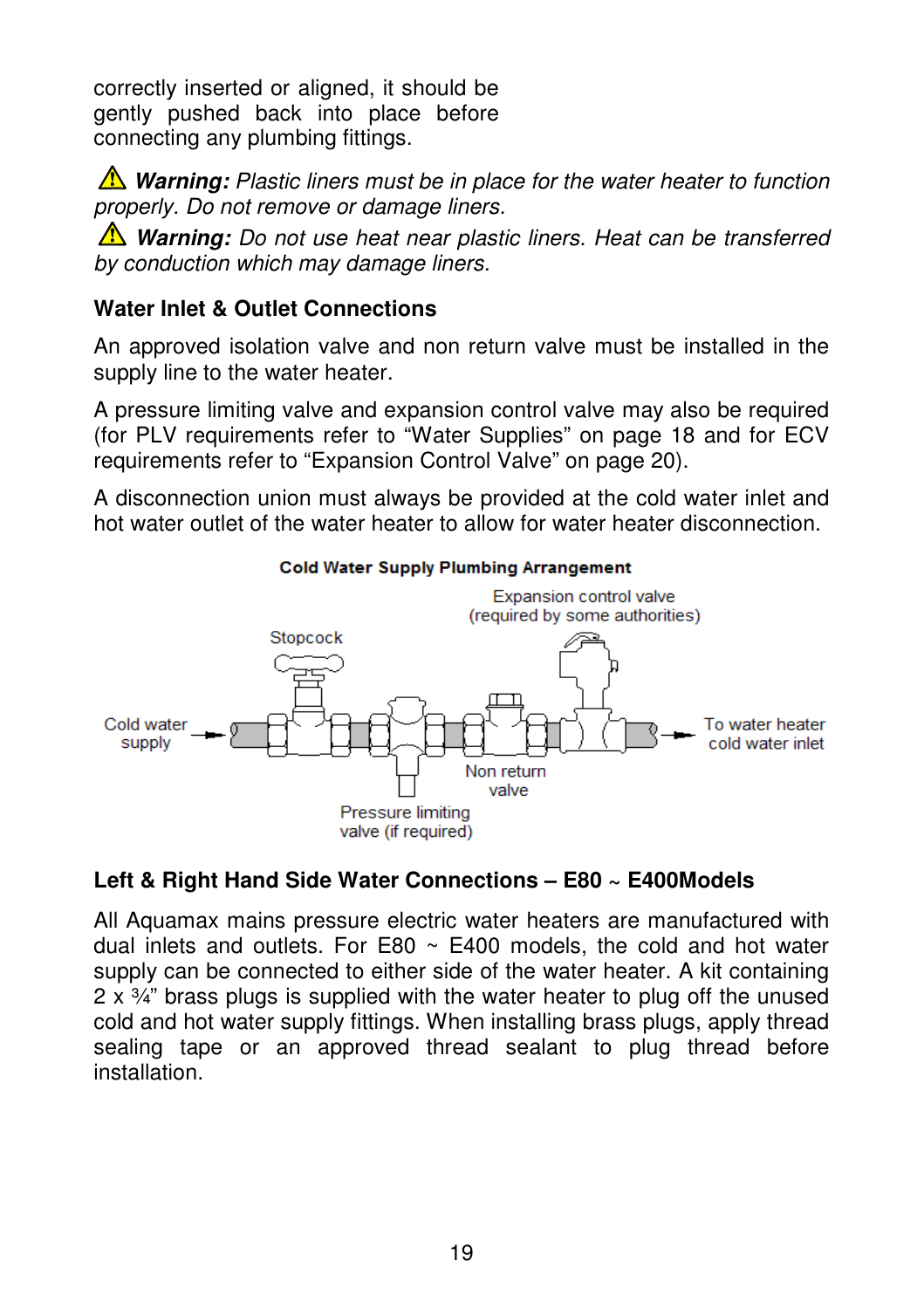## **Left & Right Hand Side Water Connections – EM50 Models**

All Aquamax mains pressure electric water heaters are manufactured with dual inlets and outlets. For EM50 series water heaters, the cold and hot water supply can be connected to either side of the water heater however they **must both be connected to the same side** of the water heater. Cross connecting will significantly affect the performance of the water heater and is not permitted. Refer to the diagram below for acceptable plumbing connections.

A kit containing  $3 \times \frac{3}{4}$  brass plugs is supplied with the water heater to plug off the unused cold and hot water supply fittings and the unused PTR fitting. When installing brass plugs, apply thread sealing tape or an approved thread sealant to plug thread before installation. The PTR valve may be connected to either PTR fitting (centre two fittings in diagram below).



## **Expansion Control Valve**

In some areas, local regulations may make it mandatory to install an expansion control valve (ECV) in the cold water line to the water heater. Refer to "Scaling Water" on page 13.

The ECV must always be installed after the non return valve and be the last valve installed prior to the water heater (refer to the "Cold Water Supply Plumbing Arrangement" diagram on page 19). A copper drain line must be fitted to the ECV (refer to "Relief Valve Drain(s)" on page 21).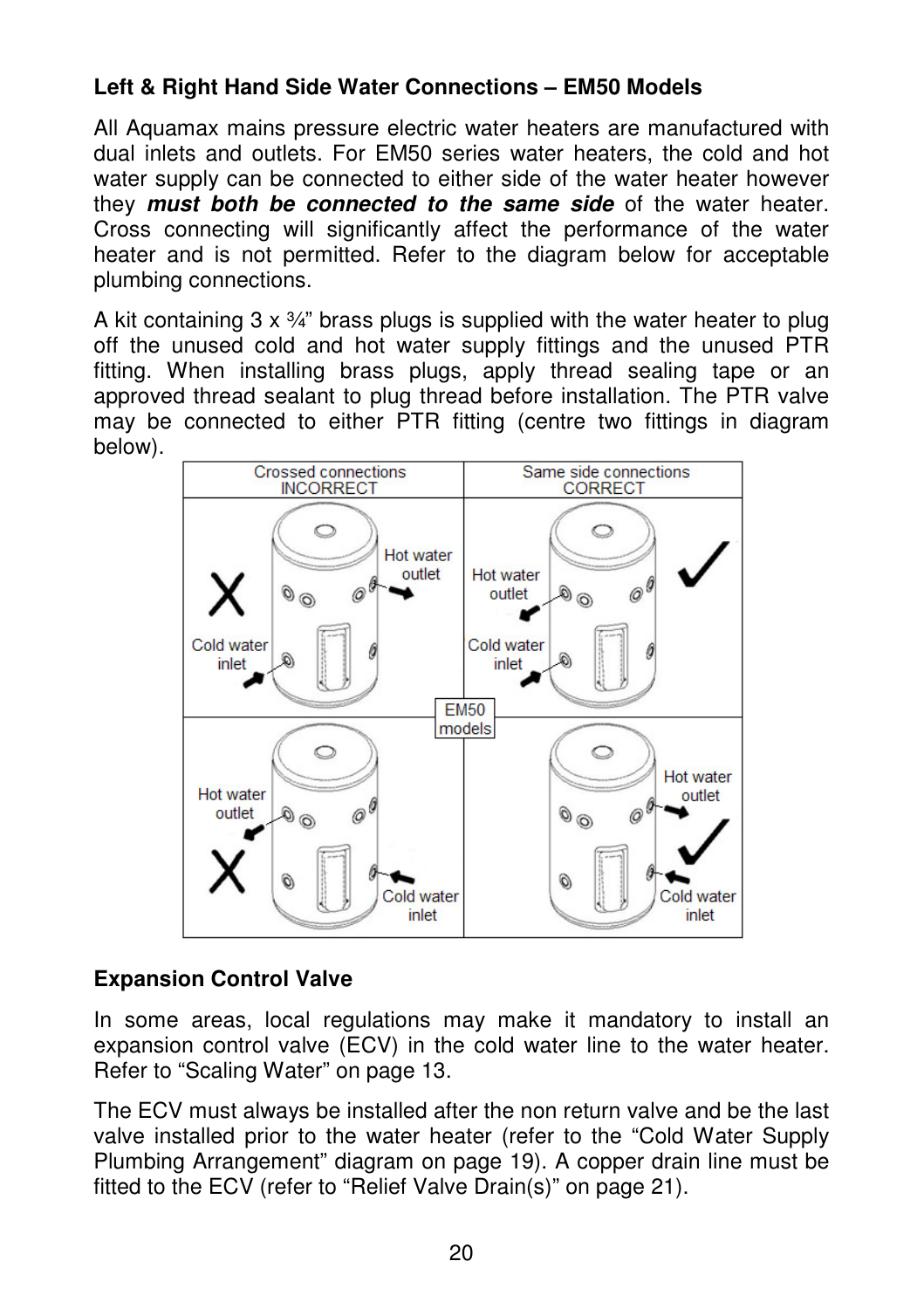## **Pressure Temperature Relief Valve (PTR valve)**

The PTR valve must be fitted before the water heater is operated. Before fitting the PTR valve, make sure the valve probe has not been bent. Seal the valve thread with thread sealing tape (never use hemp) and ensure the tape does protrude past the end of the thread.

For E400 ~ E80 models; screw the PTR valve clockwise into the right hand side opening on the water heater marked "PTR" (refer to  $E400 \sim E80$ Models diagram on page 29) with the valve outlet pointing downwards.

For EM50 models; screw the PTR valve clockwise into either opening on the water heater marked "PTR" (refer to EM50 model diagram on page 30) with the valve outlet pointing downwards.

Do not use a wrench on the valve body  $-$  use a spanner on the spanner flats. A copper drain line must be fitted to the PTR valve (refer to "Relief Valve Drain(s)" on page 21).

## **Relief Valve Drain(s)**

DN15 copper drain lines must be fitted to the ECV and PTR valve (if one is installed) to carry the discharge clear of the water heater. Connect the drain lines to the valves using disconnection unions. The drain line from the valve to the point of discharge should be as short as possible, have a continuous fall all the way from the water heater to the discharge outlet and have no tap, valves or other restrictions in the pipe work. A drain line from a relief valve must comply with the requirements of AS/NZS 3500.4.

A drain line must be no longer than 9 metres with no more than three bends greater than 45° before discharging at an outlet or air break. The maximum length of 9 metres for a drain line is reduced by 1 metre for each additional bend required of greater than 45°, up to a maximum of three additional bends. Where the distance to the point of final discharge exceeds this length, the drain line can discharge into a tundish.

Subject to local regulatory authority approval, the drain lines from the ECV and PTR valve from an individual water heater may be interconnected.

The outlet of a drain line must be in such a position that flow out of the pipe can be easily seen, but arranged so discharge will not cause injury, damage or nuisance. The termination point of a drain line must comply with the requirements of AS/NZS 3500.4. Drain lines must not discharge into a safe tray.

In locations where water pipes are prone to freezing, drain lines must be insulated, must not exceed 300mm in length and are to discharge into a tundish through an air gap of between 75mm and 150mm.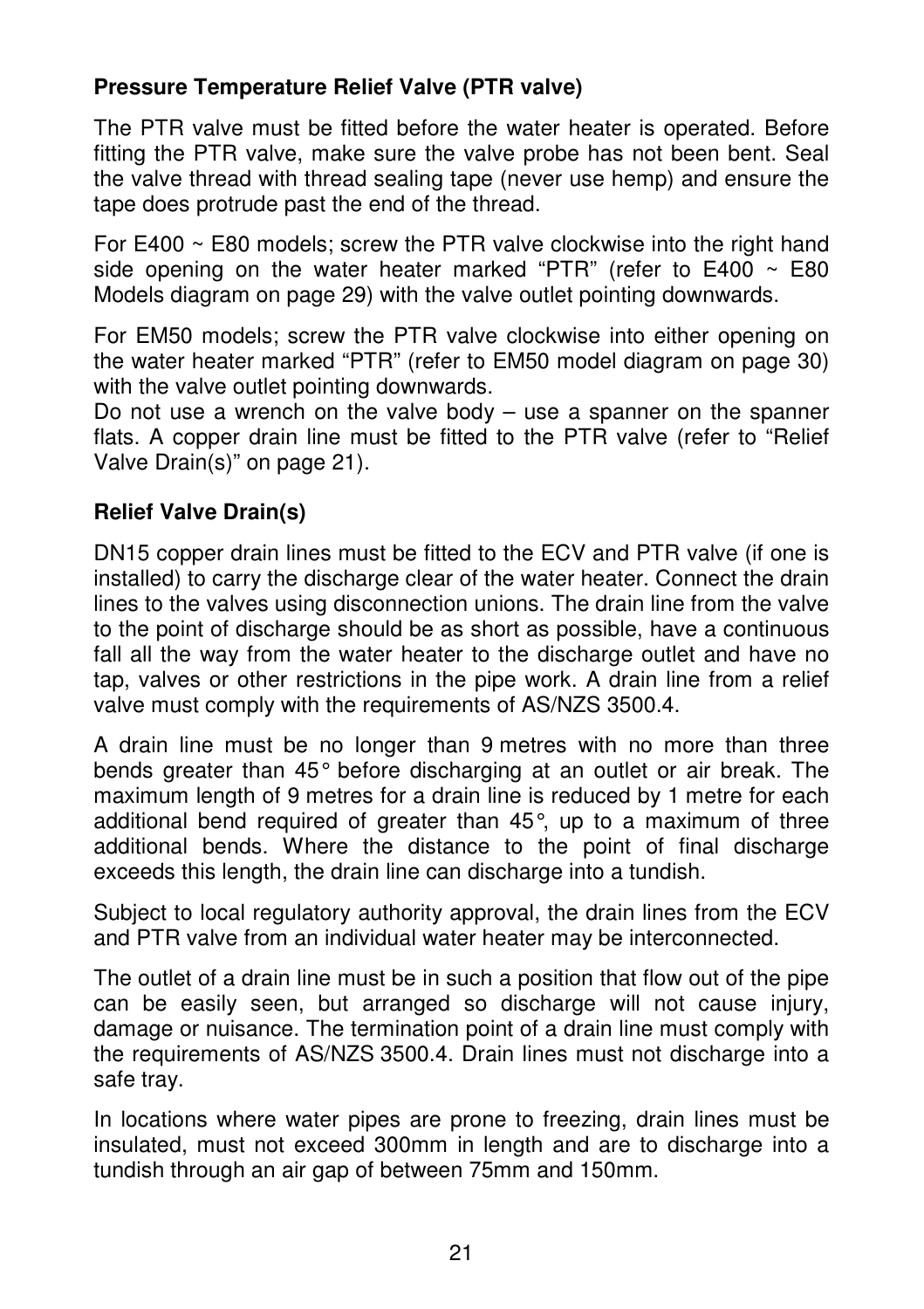If a drain line discharges into a tundish, the drain line from the tundish must be not less than DN20. The drain line from a tundish must meet the same requirements as for a drain line from a relief valve.

**Warning:** As the function of the PTR valve on this water heater is to discharge high temperature water under certain conditions, it is strongly recommended the pipe work downstream of the relief valve be capable of carrying water exceeding  $93^{\circ}C$ . Failure to observe this precaution may result in damage to pipe work and property.

## **Safe Tray**

Where damage to property can occur in the event of the water heater leaking, the water heater must be installed in a safe tray. Construction, installation and draining of a safe tray must comply with AS/NZS 3500.4 and all local codes and regulatory authority requirements. AS/NZS 3500.4 also has particular requirements when a safe tray must be installed.

## **Pipe sizes**

To achieve true mains pressure operation, the cold water line to the water heater should be the same size or larger than the hot water line from the water heater.

Hot water system pipe work must be sized according to the individual application by persons competent to do so. Reference to the technical specifications of the water heater and local regulatory authority requirements must be made.

## **Pipe Work Insulation**

To reduce heat loss, the cold water line to and the hot water line from the water heater must be insulated in accordance with the requirements of AS/NZS 3500.4. The insulation must be weatherproof and UV resistant if exposed.

## **Saddling Pipe Work**

To prevent damage to the storage cylinder when attaching pipe clips or saddles to the water heater jacket, we recommend the use of self drilling screws with a maximum length of 13mm. Should pre drilling be required, extreme caution must be observed when penetrating the jacket of the water heater. If the storage cylinder is damaged as a result of attaching pipe clips or saddles to the jacket, any resultant faults will not be covered by the Aquamax warranty.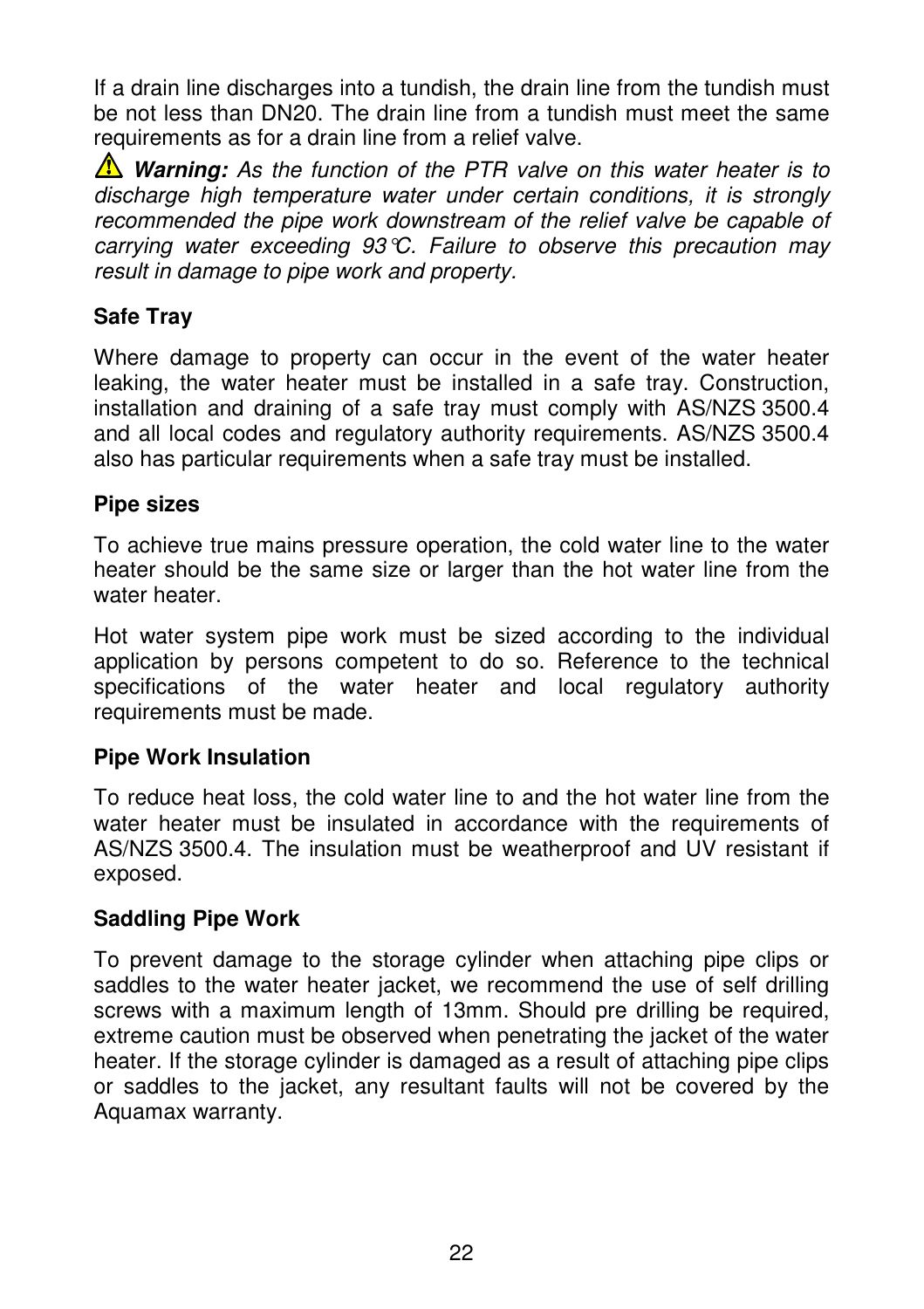## **Two Temperature Zones Using a Temperature Limiting Device**

This water heater can deliver water at temperatures which can cause scalding. It is necessary and we recommend that a temperature limiting device be fitted between the water heater and the hot water outlets in any ablution area such as a bathroom or ensuite, to reduce the risk of scalding.

The installing plumber may have a legal obligation to ensure the installation of this water heater meets the delivery water temperature requirements of AS/NZS 3500.4 so that scalding water temperatures are not delivered to a bathroom, ensuite or other ablution area.

Where a temperature limiting device is installed adjacent to the water heater, the cold water line to the temperature limiting device can be branched off the cold water line either before or after the isolation valve, pressure limiting valve and non return valve to the water heater. If the cold supply branch to the TLD is connected downstream of the water heater non-return valve then we recommend that copper pipe or suitable high temperature plastic pipe be used. This pipe work may be subject to high water temperature and high water pressure. If an expansion control valve is required, it must always be installed after the non return valve and be the last valve prior to the water heater.

If a pressure limiting valve is installed on the cold water line to the water heater and the cold water line to a temperature limiting device branches off before this valve or from another cold water line in the premises, then a pressure limiting valve of an equal pressure setting may be required prior to the temperature limiting device.

Refer to the plumbing diagram "Two Temperature Zones Using a Temperature Limiting Device" on page 23.

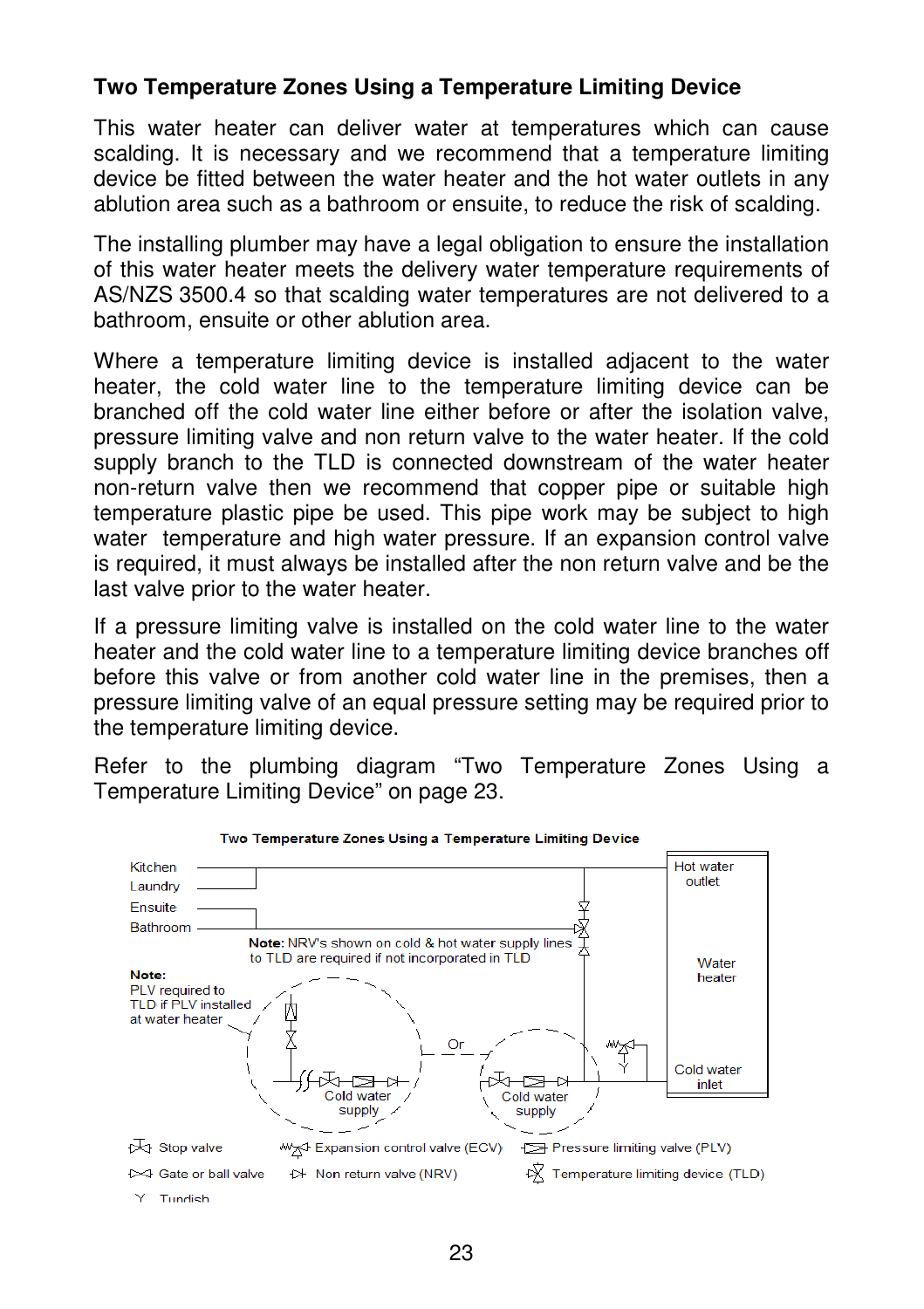## **Circulated Hot Water Flow & Return Systems**

For circulated hot water flow and return systems, a temperature limiting device can only be installed on a dead leg which branches off the circulated hot water flow and return pipe.

**Warning:** Installing a temperature limiting device in the circulated flow and return pipe work, or circulating tempered water from a temperature limiting device may cause water to be delivered to ablution areas at a temperature exceeding the requirements of AS/NZS 3500.4.

A single or twin element electric water heater connected to an Off-Peak or time controlled electricity supply should not normally be installed as part of a circulated hot water flow and return system. The benefits of the Off-Peak electricity supply will be significantly reduced and the hot water temperature may not be maintained. If a circulated flow and return system is required, it is necessary to install a secondary (booster) water heater which is connected to the hot water flow and return line and supplied from the Off-Peak electric water heater. Aquamax EM50 model water heaters are suitable for use as the secondary water heater provided it has been determined that hot water demand can be met (the secondary water heater has been suitably sized) and the EM50 thermostat has been set to 70°C to meet the requirements of AS 3498. **Note:** The EM50 thermostat factory setting is 70℃ to deliver 60℃.

For Continuous and Off-Peak circulated hot water flow and return plumbing arrangements, refer to the "Circulated Flow & Return Plumbing Diagrams" on page 25.

## **Circulated Flow & Return Plumbing Diagrams**

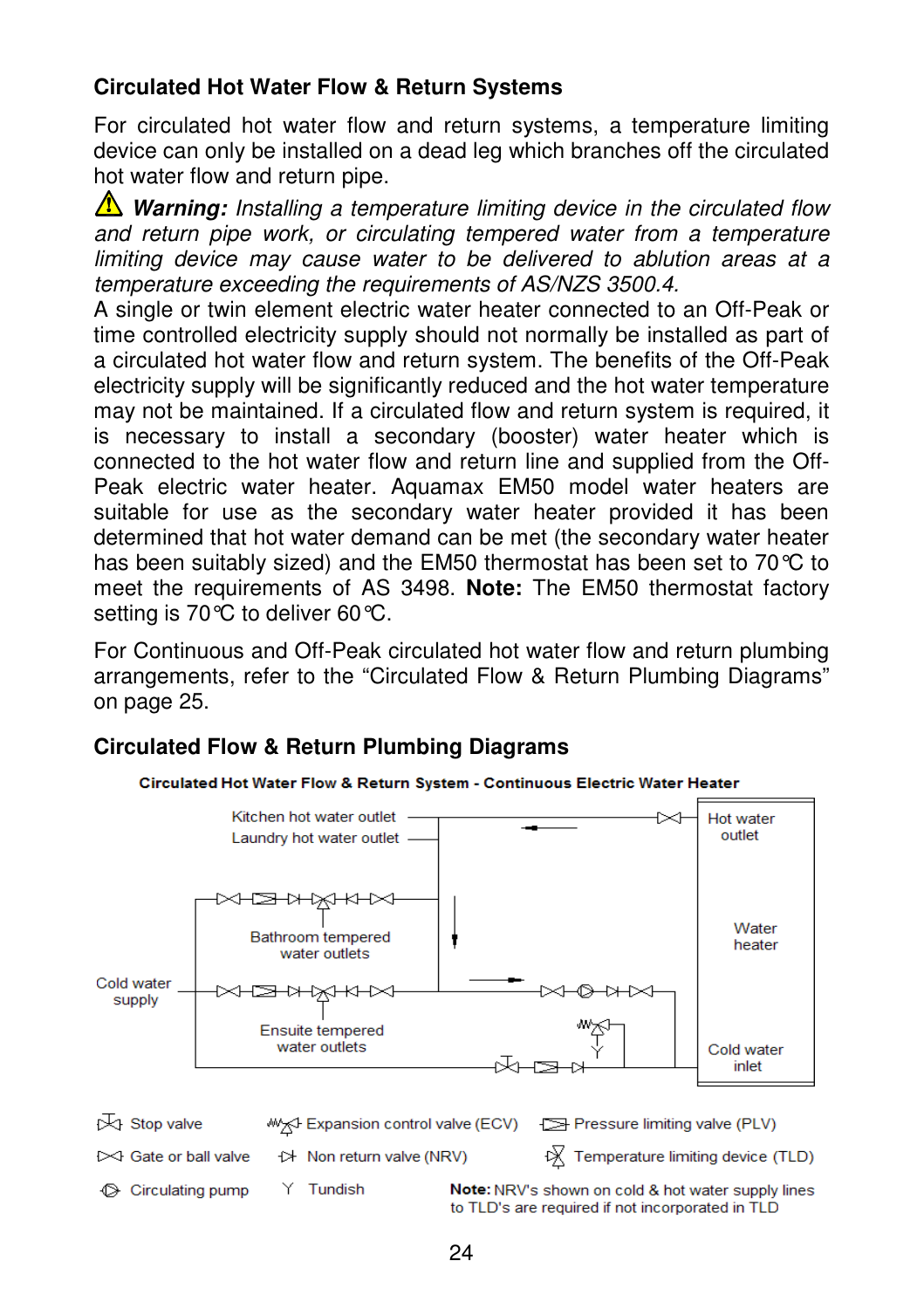#### Circulated Hot Water Flow & Return System - Off-peak / Time Controlled Electric Water Heater



(1) NRV's shown on cold & hot water supply lines to TLD's are required if not incorporated in TLD.

(2) EM50 thermostat must be set at 70°C to deliver 60°C.

#### **Electrical & Electrical Connections**

**Warning:** The power supply to the water heater must not be switched on until the water heater is filled with water and a satisfactory megger reading is obtained.

All electrical work must be carried out by a qualified person in accordance with AS/NZS 3000, AS/NZS 3008 and any local authority requirements.

**E80 ~ E400 models & EM50 models without a power supply lead & plug:** The water heater must be directly connected to a dedicated 240V AC, 50Hz mains power supply with over current protection and an isolating switch installed at the switchboard. The power supply wires insulation temperature rating and current carrying capacity must be suitable for this application.

The power supply to a twin element model should be Off-Peak (overnight) to the bottom heating unit and continuous to the top heating unit. The power supply to a single element model can be either an Off-Peak (overnight), Extended Off-Peak (overnight and day) or continuous electricity supply, depending upon the size of the water heater. Check with the local electricity supply authority as to their requirements. An Off-Peak (overnight)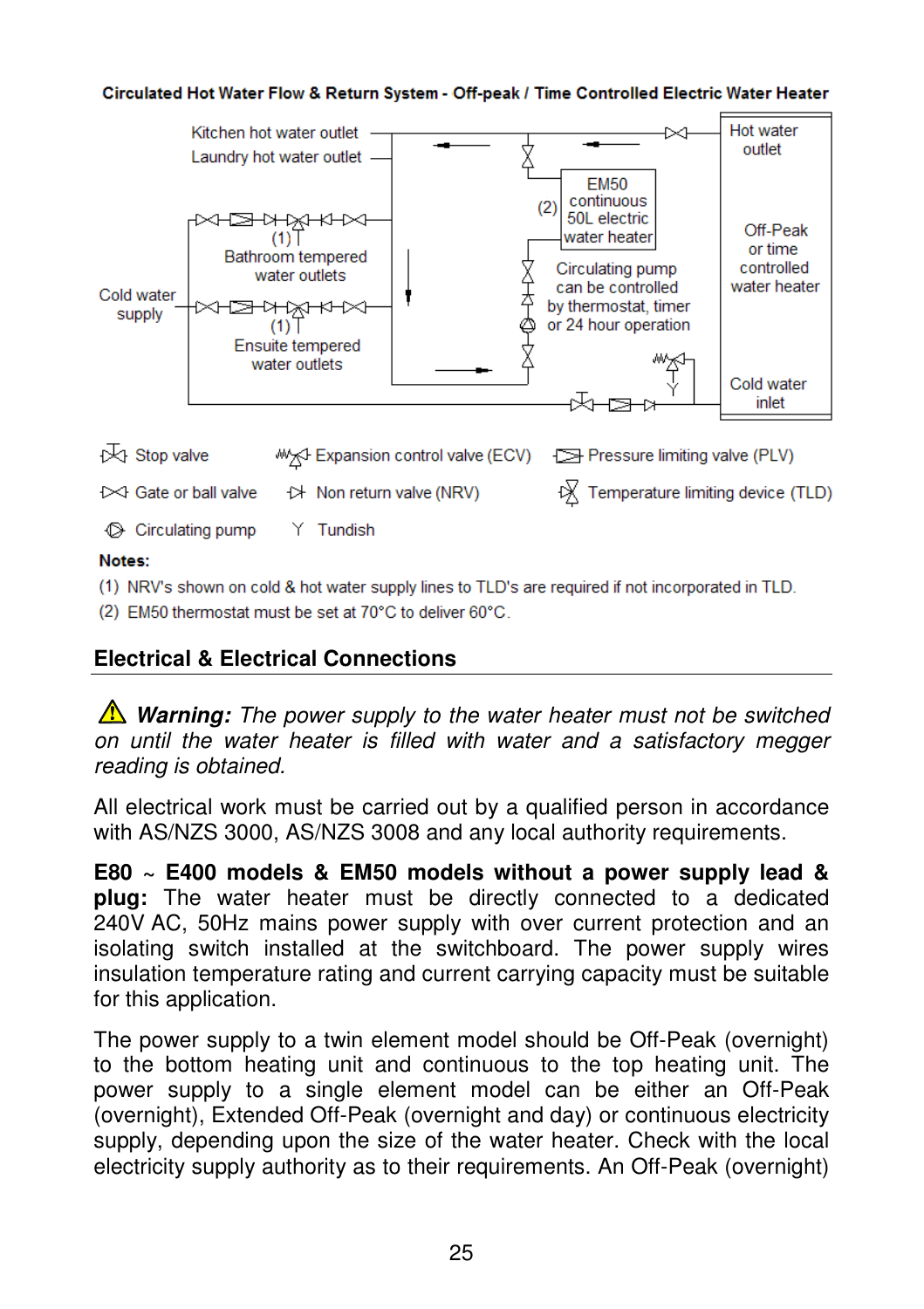power supply will provide the maximum financial savings. Discuss the power supply requirements with the householder.

Connect the power supply wires directly to the water heaters terminal block and earth tab connection as shown in the wiring diagram provided on the rear of the lower electrical access cover. Ensure there are no excess wire loops inside the front cover.

**Note:** The active wire from the continuous supply must be connected to the top heating unit circuit and the active wire from the Off-Peak or time controlled supply must be connected to the bottom heating unit circuit.

A 20mm flexible conduit is required to protect the wiring to the water heater. The conduit is to be connected to the water heater with an approved 20mm flexible conduit terminator.

**Note:** Remove yellow warning label from conduit entry before connecting conduit and wiring.

**EM50 models with a power supply lead and plug:** The water heater must plug into a 240V AC 10A general purpose outlet (GPO), which is connected to a 240V AC, 50Hz mains power supply. Models installed outdoors or in areas subject to water ingress must have a weatherproof GPO with an IP rating suitable for the area in which it is installed.

## **Wiring Diagram**

Refer to wiring diagram located behind water heater access cover.

## **Thermostat Adjustment**

**Warning:** The thermostat and its protective over temperature cut out are mounted inside the front cover(s) of the water heater. The removal of the front cover(s) will expose 240V wiring. Access covers must only be removed by an electrician or qualified person.

**Warning:** Thermostat temperature adjustment must only be performed by an electrician or qualified person.

The main (bottom) thermostat has been factory preset to 70°C for EM50 and twin element models and 65°C for all other single element models. It is possible to adjust this thermostat (60  $\sim$  75 °C) but is recommended that the main thermostat's maximum setting does not exceed 70°C.

The boost (top) thermostat is set to 60°C and is non adjustable.

To adjust the main thermostat:

*N* Warning: The thermostat must only be adjusted when power to the water heater is isolated.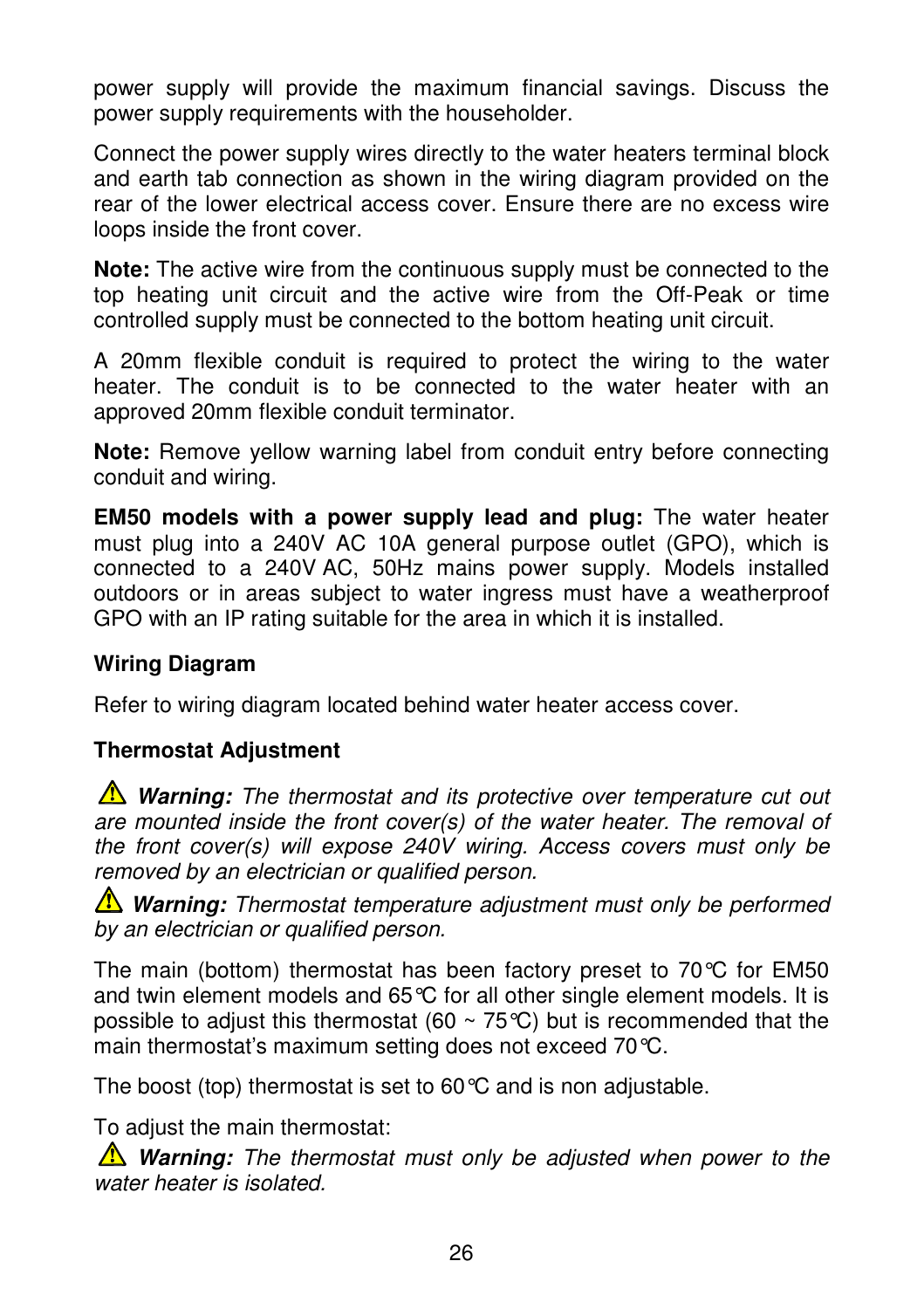- 1. Switch off electrical supply to the water heater. This can be performed at the switchboard or water heaters isolating switch if one is installed.
- 2. Remove lower access cover.
- 3. Turn thermostat temperature adjustment dial clockwise to increase temperature setting or anticlockwise to decrease temperature setting.
- 4. Replace lower access cover.
- 5. Switch on electrical supply to water heater.

*A* Warning: The power supply to the water heater must not be switched on until the water heater is filled with water and a satisfactory megger reading is obtained.

## **Over Temperature & Energy Cut Out**

The operation of the over temperature and energy cut out on the thermostat indicates a possibly dangerous situation. If the over temperature and energy cut out operates, it must not be reset and the water heater must be serviced by a qualified person.

## **Commissioning**

After installation and before commissioning the water heater the following pre commissioning procedure must be performed:

- 1. Check to ensure that all wiring links and electrical connections are secure and tight.
- 2. To ensure the over temperature and energy cut out is set, press and release the black reset button on the thermostat(s) (refer to diagram in "Thermostat Adjustment" on page 26).
- 3. Perform a megger (insulation) test on the water heater. If a satisfactory megger reading is obtained the water heater can be filled and turned on.

## **To Fill & Turn ON the Water Heater**

**Warning:** The power supply to the water heater must not be switched on until the water heater is filled with water and a satisfactory megger reading is obtained.

- 1. Open all hot water taps in premises including shower(s).
- 2. Fully open cold water isolation valve on cold water line to water heater. This will purge air from hot water plumbing lines via the taps opened in step 1.

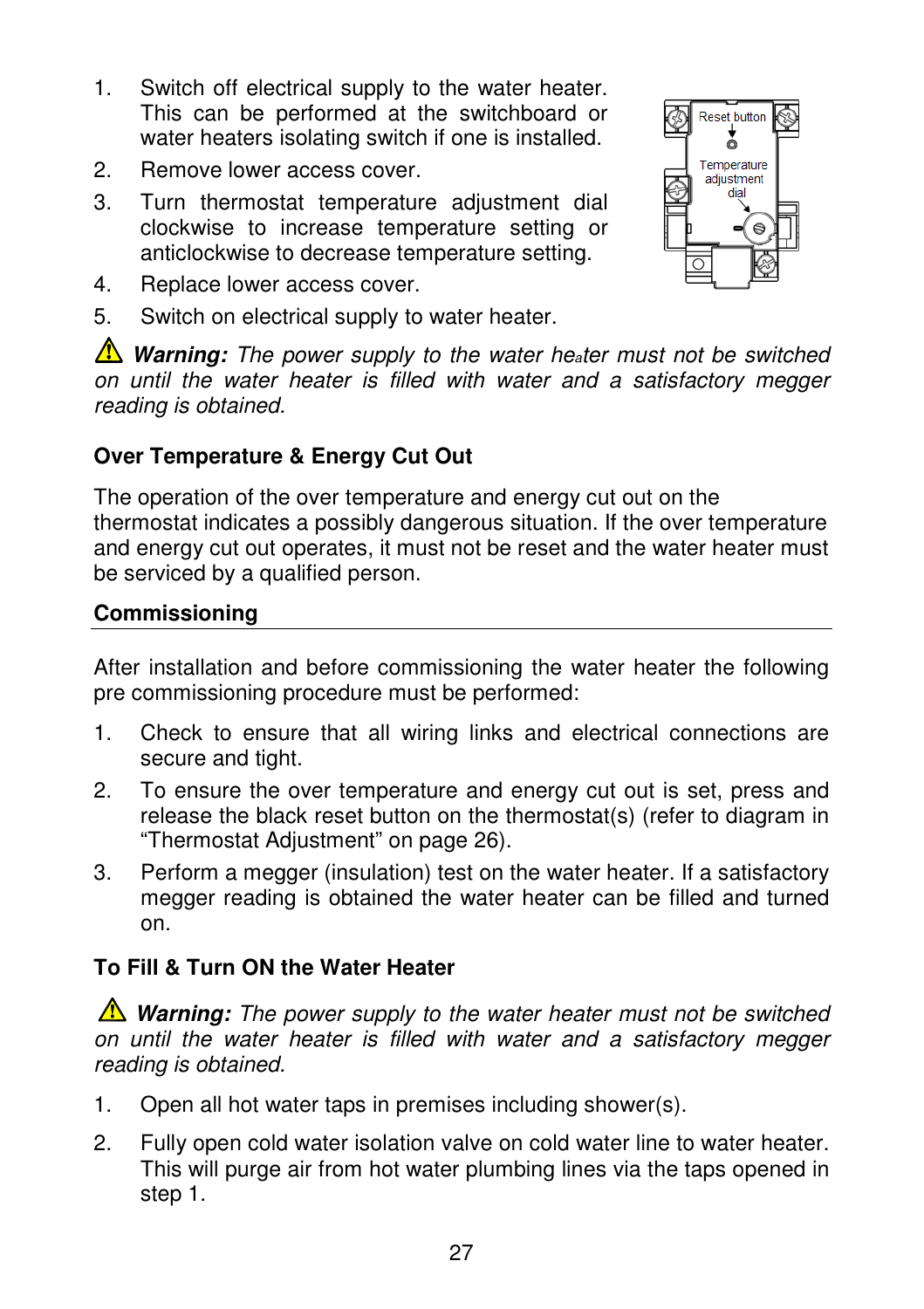- 3. Close each hot water tap after all air is purged (when air is purged water will run freely without air bubbles or spluttering).
- 4. Check all plumbing connections for leaks.
- 5. Switch on electrical supply to water heater and switch on water heater isolating switch (if one is installed).

Explain to the householder, or a responsible officer, the functions and operation of the water heater.

Leave this guide with the householder or responsible officer upon completion of the installation and after commissioning.

## **To Turn OFF the Water Heater**

Sometimes it is necessary to turn off the water heater after installation and commissioning. This may be required on a building site or where the premises are vacant.

To turn off the water heater:

- 1. Switch off electrical supply to the water heater. This can be performed at the switchboard or water heaters isolating switch if one is installed.
- 2. Close cold water isolation valve on cold water line to water heater.

## **Draining the Water Heater**

**A** Warning: Water discharged from the water heater during this procedure may be of a very high temperature. Wear personal protective equipment (PPE) to reduce the risk of scalding.

To drain the water heater:

- 1. Switch off electrical supply to water heater. This can be performed at the water heaters isolating switch if one is installed.
- 2. Close cold water isolation valve on cold water line to water heater.
- 3. Close all hot water taps in premises.
- 4. Operate PTR valve lever for a period of five (5) seconds to release pressure in water heater. **Note:** Operate lever gently and do not let lever snap back or you will damage relief valve seat.
- 5. Undo union at cold water inlet to water heater and attach a hose to water heater side of union. Run other end of hose to a drain.
- **6.** Operate PTR valve lever until all water has drained from water heater. Operating PTR valve lever will let air into the water heater which will allow water to drain through hose.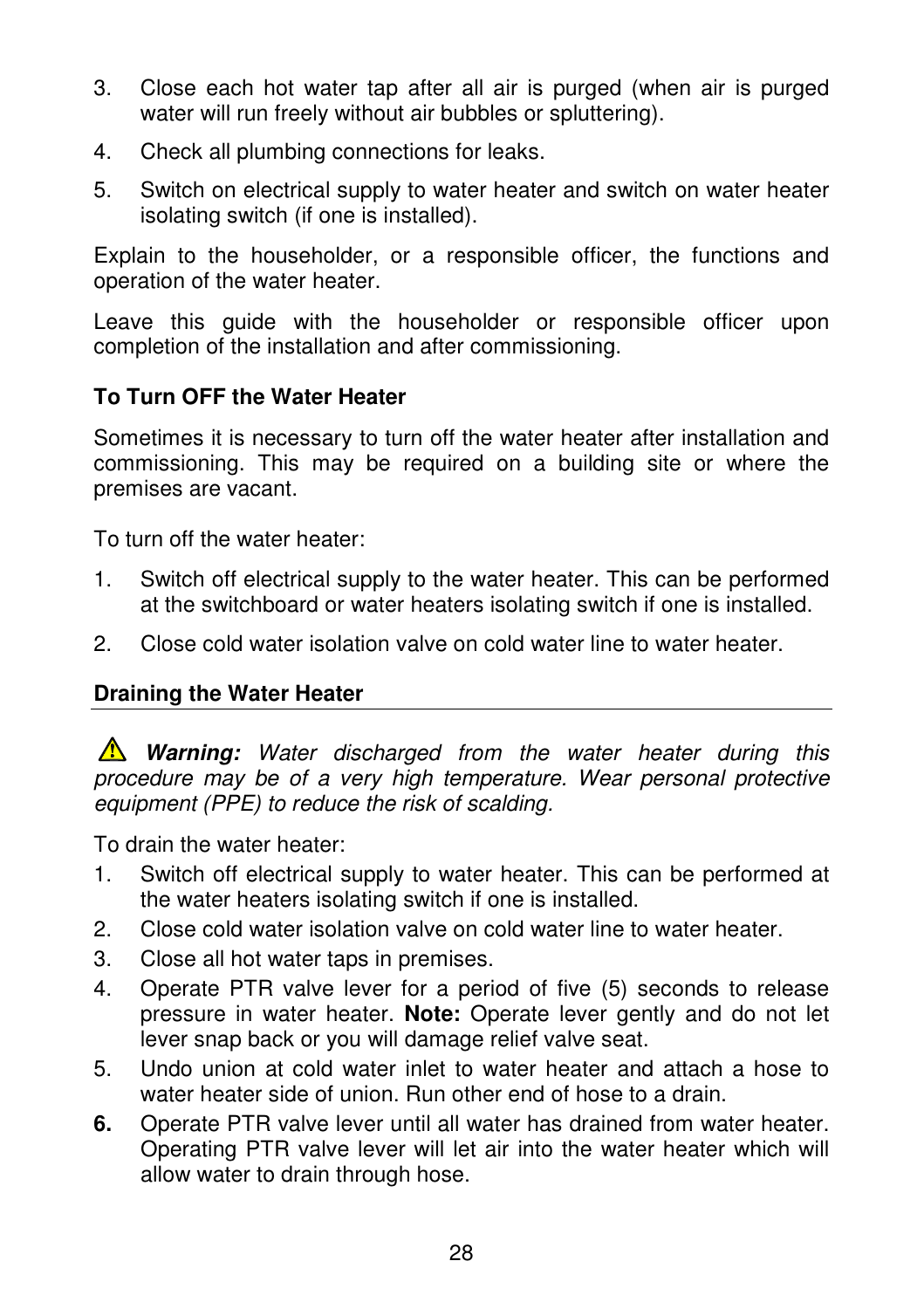#### **E80 ~ E400Models**



Technical data is subject to change.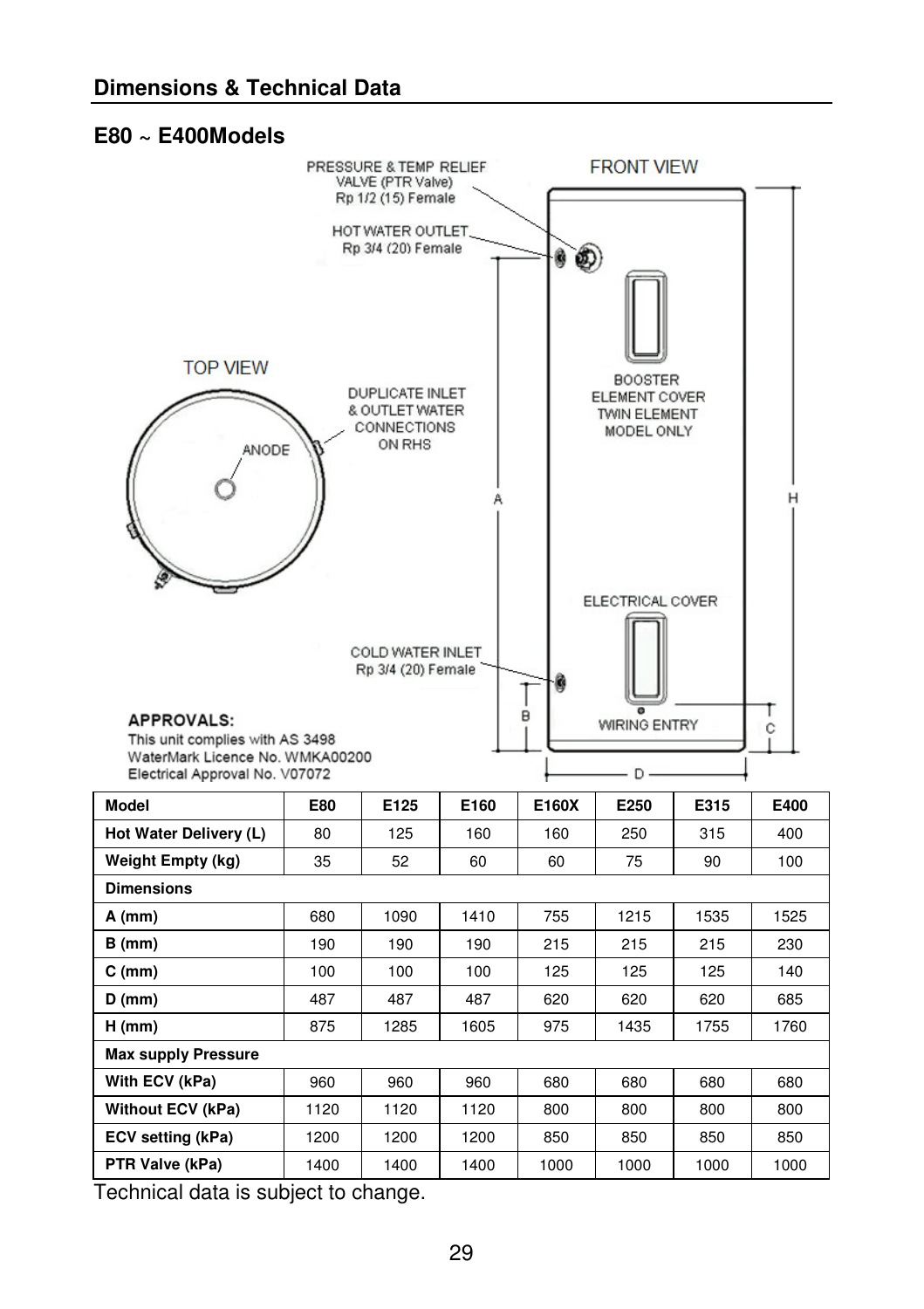#### **EM50 Models**



told water inlet and hot water outlet connections must be made on the same side i.e. right hand connected or left hand connected. Cross connecting will significantly affect performance and is not permitted.

| Hot Water Delivery (L)   | 50               | <b>Connections</b>         |          |
|--------------------------|------------------|----------------------------|----------|
| <b>Weight Empty (kg)</b> | 23               | <b>Cold water inlet</b>    | RP3/4/20 |
| Power lead & plug        | Refer to diagram | Hot water outlet           | RP3/4/20 |
| <b>Dimensions</b>        |                  | <b>PTR</b> valve           | RP1/2/15 |
| $A$ (mm)                 | 490              | <b>Max supply Pressure</b> |          |
| $B$ (mm)                 | 185              | With ECV (kPa)             | 960      |
| $C$ (mm)                 | 105              | <b>Without ECV (kPa)</b>   | 1120     |
| $D$ (mm)                 | 400              | <b>ECV</b> setting (kPa)   | 1250     |
| $H$ (mm)                 | 670              | PTR Valve (kPa)            | 1400     |

Technical data is subject to change.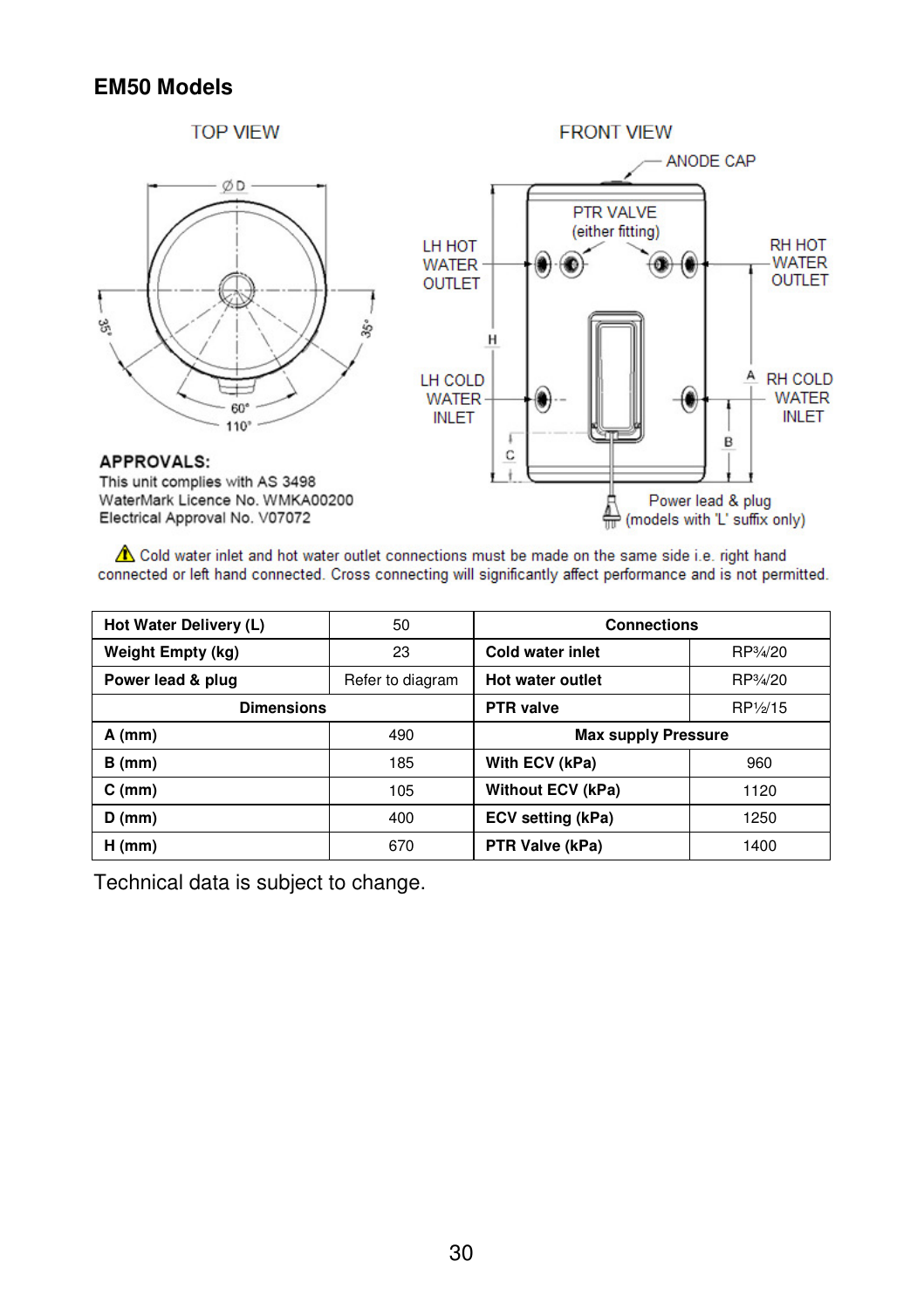## **AQUAMAX ELECTRIC DOMESTIC MAINS PRESSURE WATER STORAGE HEATER WARRANTY – AUSTRALIA ONLY-**

## **1. THE AQUAMAX WARRANTY - GENERAL**

- 1.1 This warranty is given by Aquamax Australia Pty Limited, ABN 37 138 189 689 of 463-467 Warrigal Road, Moorabbin Victoria.
- 1.2 Aquamax offer a trained and qualified service network who will repair or replace components at the address of the water heater subject to the terms of the Aquamax warranty. Aquamax Service, in addition can provide preventative maintenance and advice on the operation of your water heater. The Aquamax Service contact number is available 7 days a week on 1800 676 000 from 9am to 5pm, excluding public holidays (hours subject to change without notification).
- 1.3 For details about this warranty, you can contact us on 1800 676 000 or by email at service@aquamax.com.au (not for service bookings).
- 1.4 The terms of this warranty is set out in section 2 and apply to water heaters manufactured after 1<sup>st</sup> September 2012.
- 1.5 If a subsequent version of this warranty is published, the terms of that warranty will apply to water heaters manufactured after the date specified in the subsequent version.

## **2. TERMS OF AQUAMAX WARRANTY AND EXCLUSIONS TO IT**

- 2.1 The decision of whether to repair or replace a faulty component is at Aquamax's sole discretion.
- 2.2 If you require a call out and we find that the fault is not covered by Aquamax warranty, you are responsible for our standard call out charge. If you wish to have the relevant component repaired or replaced by Aquamax, that service will be at your cost.
- 2.3 Where a failed component or cylinder is replaced under this warranty, the balance of the original warranty period will remain effective. The replacement does not carry a new Aquamax warranty.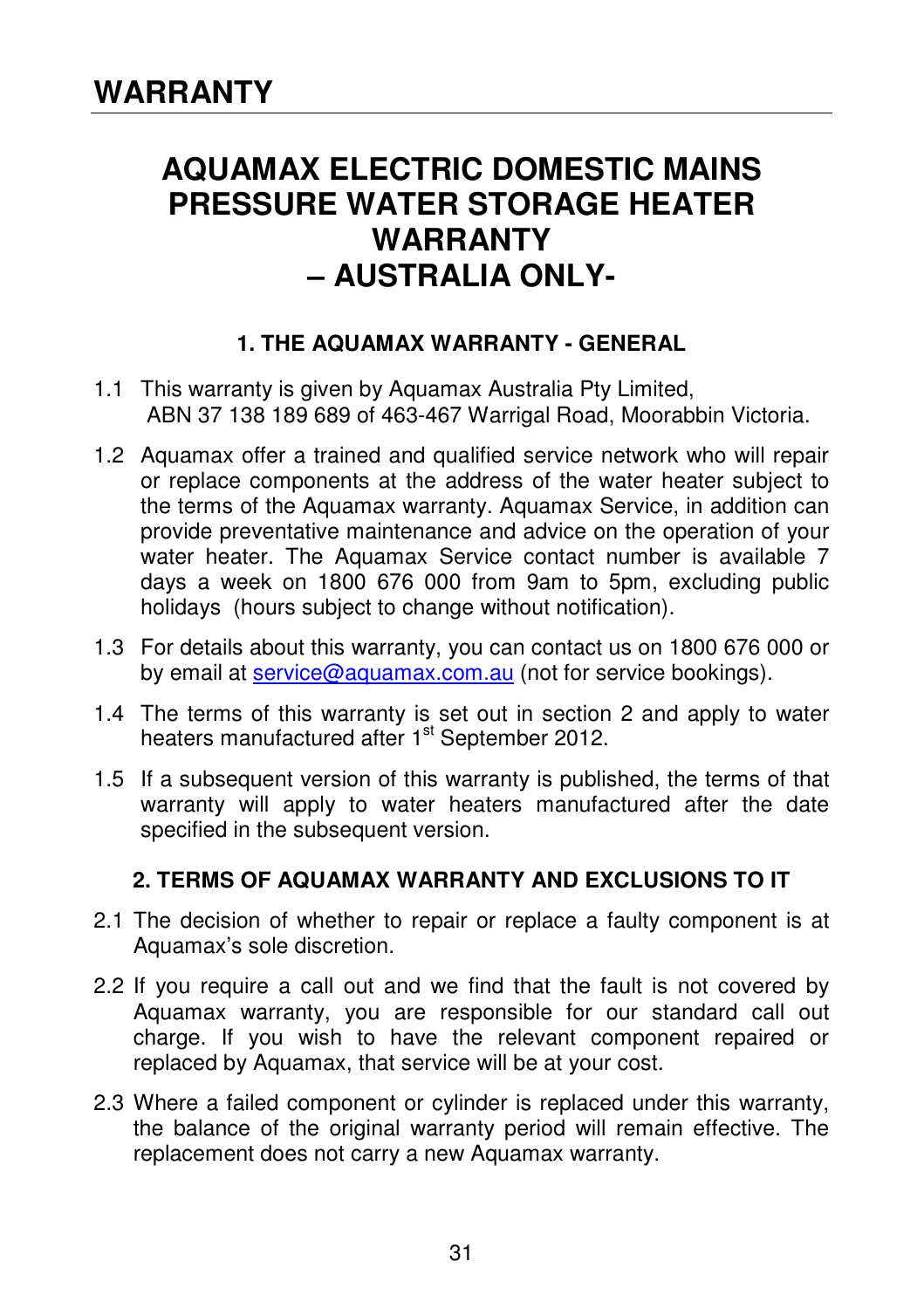- 2.4 Where the water heater is installed outside the boundaries of a metropolitan area as defined by Aquamax or further than 25 km from either a regional Aquamax branch office or an Accredited Aquamax Service Agent's office, the cost of transport, insurance and travelling between the nearest branch office or Aquamax Accredited Service Agent's office and the installed site shall be the owner's responsibility.
- 2.5 Where the water heater is installed in a position that does not allow safe or ready access, the cost of that access, including the cost of additional material handling and/or safety equipment, shall be the owner's responsibility. In other words, the cost of dismantling or removing cupboards, doors or walls and the cost of any special equipment to bring the water heater to floor or ground level or to a serviceable position is not covered by this warranty.
- 2.6 This warranty only applies to the original and genuine Aquamax water heater in its original installed location and any genuine Aquamax replacement parts.
- 2.7 The Aquamax warranty does not cover faults that are a result of:
	- a. Accidental damage to the water heater or any component (for example: (i) Acts of God such as floods, storms, fires, lightning strikes and the like; and (ii) third party acts or omissions).
	- b. Misuse or abnormal use of the water heater.
	- c. Installation not in accordance with the Owner's Guide and Installation Instructions or with relevant statutory and local requirements in the State or Territory in which the water heater is installed.
	- d. Connection at any time to a water supply that does not comply with the water supply guidelines as outlined in the Owner's Guide and Installation Instructions.
	- e. Repairs, attempts to repair or modifications to the water heater by a person other than Aquamax Service or an Aquamax Accredited Service Agent.
	- f. Faulty plumbing or faulty power supply.
	- g. Failure to maintain the water heater in accordance with the Owner's Guide and Installation Instructions.
	- h. Transport damage.
	- i. Fair wear and tear from adverse conditions (for example, corrosion)
	- j. Cosmetic defects.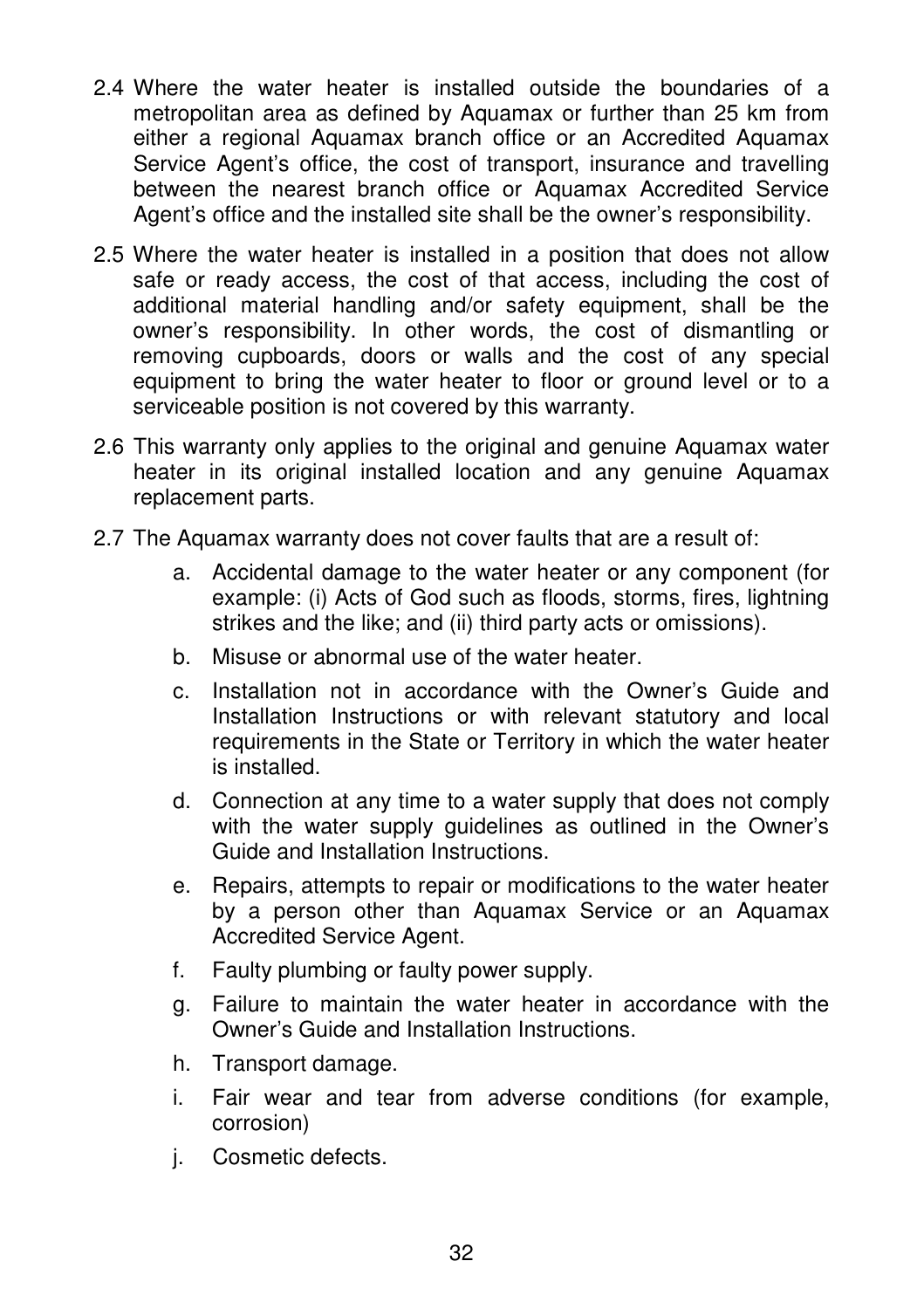- 2.8 Subject to any statutory provisions to the contrary, this warranty excludes any and all claims for damage to furniture, carpet, walls, foundations or any other consequential loss either directly or indirectly due to leakage from the water heater, or due to leakage from fittings and/or pipe work of metal, plastic or other materials caused by water temperature, workmanship or other modes of failure.
- 2.9 If the water heater is not sized to supply the hot water demand in accordance with the quidelines in the Aquamax water heater literature, any resultant fault will not be covered by Aquamax warranty.

#### **3. WHAT IS COVERED BY AQUAMAX WARRANTY FOR THE WATER HEATERS DETAILED IN THIS DOCUMENT**

3.1 Aquamax will repair or replace a faulty component of your water heater if it fails to operate in accordance with its specifications as follows:

| What components<br>are covered                                                                       | The period in<br>which the fault<br>must appear in<br>order to be<br>covered | What coverage you receive                                                                                                |
|------------------------------------------------------------------------------------------------------|------------------------------------------------------------------------------|--------------------------------------------------------------------------------------------------------------------------|
| <b>All</b> components                                                                                | Year 1                                                                       | Repair and/or replacement of<br>the faulty component, free of<br>charge, including labour.                               |
| The cylinder<br>(if the water heater is<br>installed in a single-<br>family domestic<br>dwelling)    | Year 2 to 5                                                                  | Replacement cylinder, free of<br>charge. Installation and repair<br>labour costs are the<br>responsibility of the owner. |
| The cylinder<br>(if the water heater is<br>not installed in a<br>single-family domestic<br>dwelling) | Year 1                                                                       | Repair and/or replacement of<br>the faulty component, free of<br>charge, including labour.                               |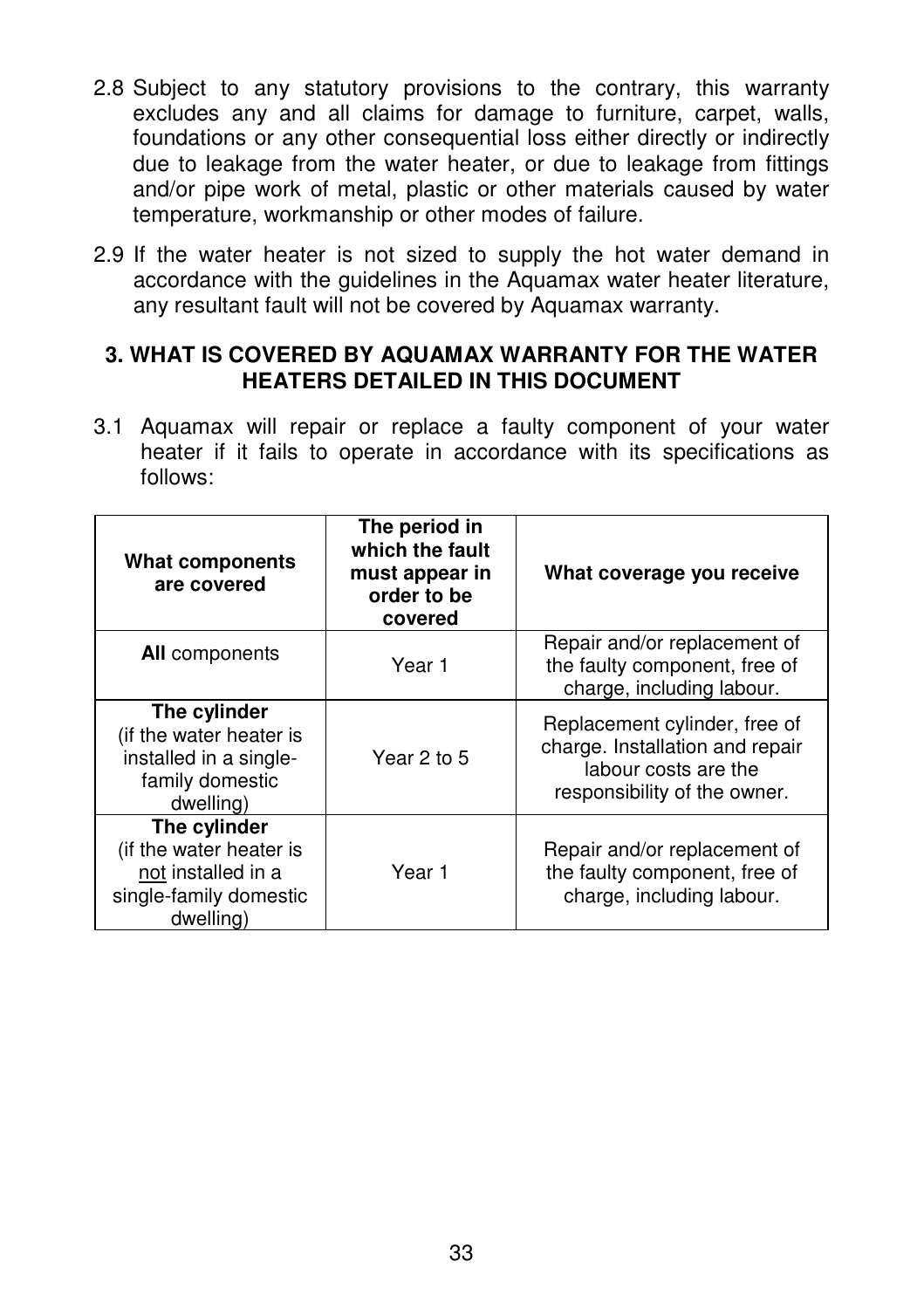## **4. ENTITLEMENT TO CLAIM UNDER THIS WARRANTY**

- 4.1 To be entitled to make a claim under this warranty, you need to:
	- a. Be the owner of the water heater or have consent of the owner to act on their behalf.
	- b. Contact Aquamax Service without undue delay after detection of the defect and, in any event, within the applicable warranty period.
- 4.2 You are not entitled to make a claim under this warranty if your water heater:
	- a. Does not have its original serial numbers or rating label.
	- b. Is not installed in Australia.

## **5. HOW TO MAKE CLAIM UNDER THIS WARRANTY**

- 5.1 If you wish to make a claim under this warranty, you need to:
	- a. Contact Aquamax on 1800 676 000 and provide owner's details, address of the water heater, a contact number and date of installation of the water heater or if that's unavailable, the date of manufacture and serial number (from the rating label on the water heater).
	- b. Aquamax will arrange for the water heater to be tested and assessed on-site.
	- c. If Aquamax determines that you have a valid warranty claim, Aquamax will repair or replace the water heater in accordance with this warranty.
- 5.2 Any expenses incurred in the making of a claim under this warranty will be borne by you.

## **6. THE AUSTRALIAN CONSUMER LAW**

- 6.1 Our goods come with guarantees that cannot be excluded under the Australian Consumer Law. You are entitled to a replacement or refund for a major failure and for compensation for any other reasonably foreseeable loss or damage. You are also entitled to have the goods repaired or replaced if the goods fail to be of acceptable quality and the failure does not amount to a major failure.
- 6.2 The Aquamax's warranty (set out above) is in addition to any rights and remedies that you may have under the Australian Consumer Law.